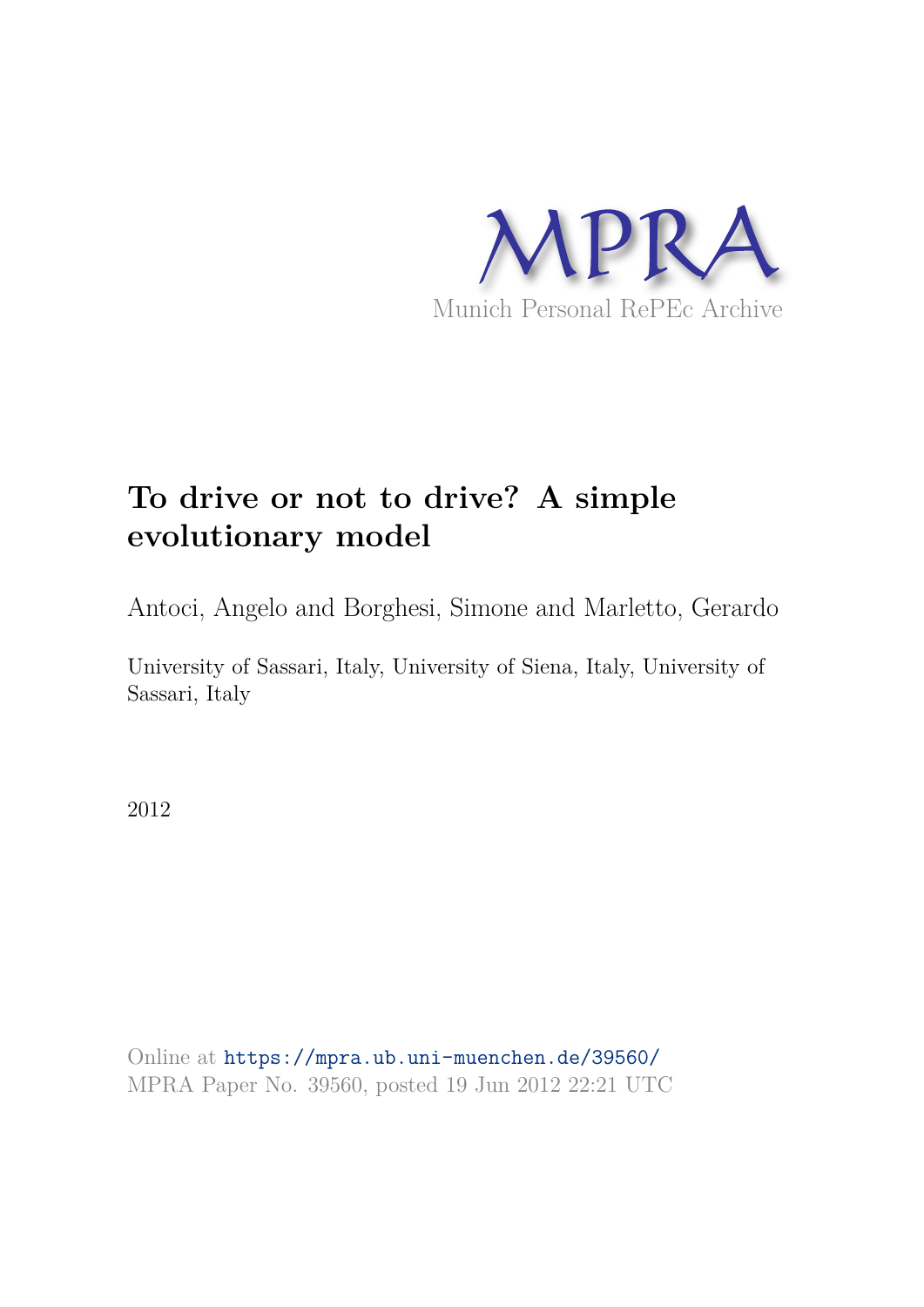## **To drive or not to drive? A simple evolutionary model**

Angelo Antoci (University of Sassari)\* Simone Borghesi (University of Siena) Gerardo Marletto (University of Sassari)

#### **Abstract**

Car use is an increasingly serious problem in many modern cities because of polluting emissions, noise, accidents and congestion. To examine this issue, this paper analyzes the individual choice between taking the car and using alternative transport modes (e.g. walking, cycling, taking the bus etc...) in the presence of cars' negative impacts on alternative transport modes. Using a simple evolutionary model, we show the existence of suboptimal Nash equilibria characterized by the widespread use of cars and discuss the effects of simple transport policies that reduce cars' negative impacts on alternative transport modes.

**Keywords**: urban transport; cars; negative impacts; evolutionary dynamics; suboptimal Nash equilibria

**JEL classification**: C73, D62, R40, R41

<sup>\*</sup> Corresponding Author: Angelo Antoci, Department of Economics, University of Sassari, Via Torre Tonda 34, 07100 Sassari, Italy, email: antoci@uniss.it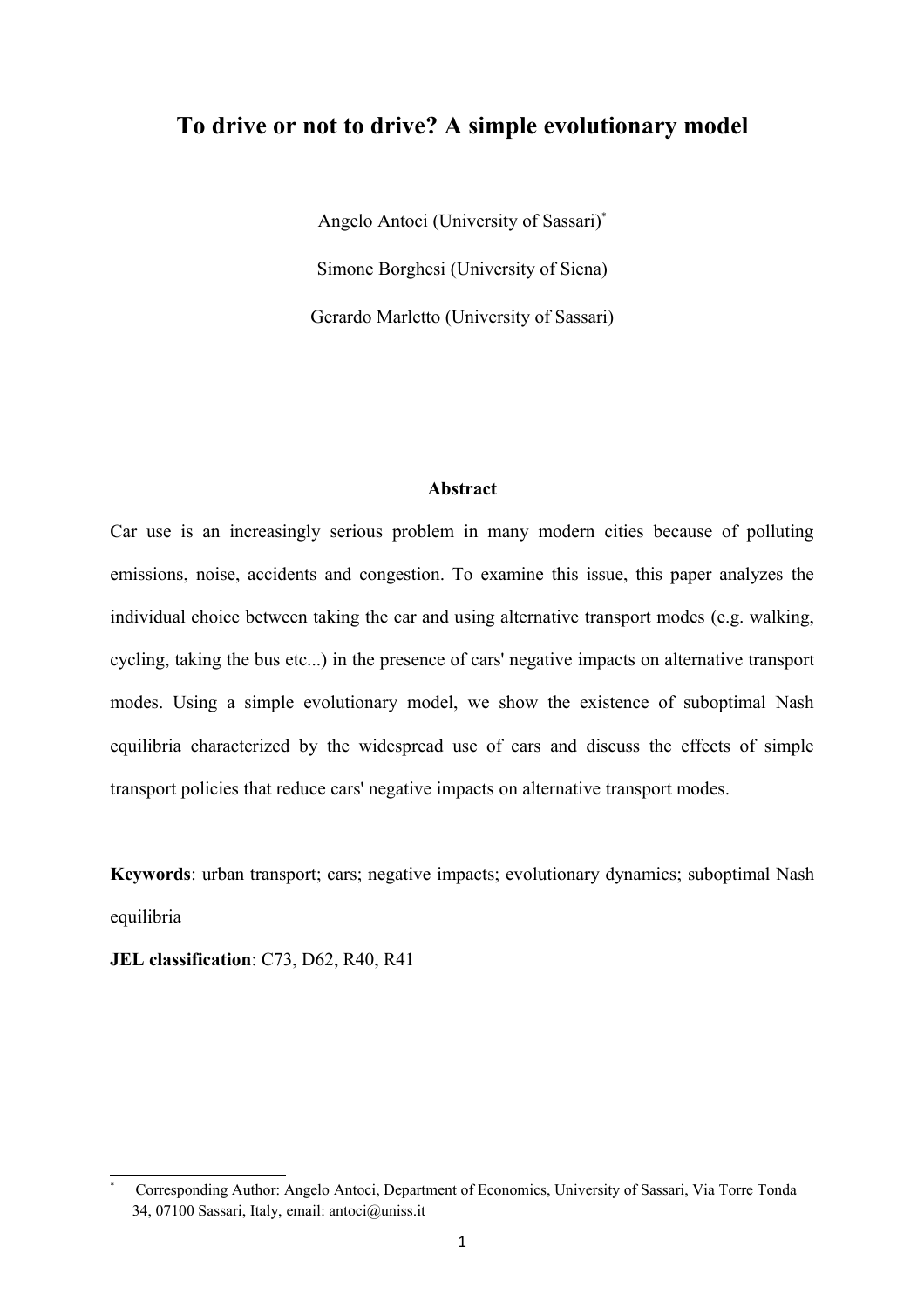## **1. Introduction**

The current unsustainability of urban activities largely depends on the use of the car as the prevailing transport mode. As is well known, the extensive car use that characterizes modern cities all over the world generates several negative effects on the welfare of the population. In the first place, cars are a significant contributor to the emission of some health-damaging air pollutants in cities, such as: fine and coarse particulates (PMx), nitrogen oxides (NOx), ozone  $(O<sub>3</sub>)$  and benzene. Ambient air pollution has been associated with increases in mortality and morbility in many European urban studies (EEA, 2010a). The World Health Organization estimates that PMx generated by urban transport accounts for 36,000-129,000 adults death a year in European cities; as a result, life expectancy is shortened by an average of a year (Dora and Phillips, 2000). In the second place, car use generates accidents: in the European Union more than 40,000 people are killed and more than 150,000 are disabled for life by road crashes – almost half of these events take place in urban areas (WHO, 2004). Jacobs et al. (2000) estimated that roads crashes and injuries cost high-income countries an average 2% of their GNP: both direct costs (health care, rehabilitation, property damage, etc.) and indirect costs (lost household services and lost earnings) are considered. In the third place, car use is associated with noise (EEA, 2010a): transport noise disturbs and interferes with concentration and activities such as communication, relaxation and sleep; in addition, there are concerns about direct health impacts including effects on the cognitive development of children, endocrine balance, and cardiovascular disorders. At night, almost 40 milion people (living in European agglomeration with more than 250,000 inhabitants) are exposed to an average road noise levels exceeding 50 dB, a level at which adverse health effects become measurable. All the above negative impacts of car use are decreasing or will decrease: between 1990 and 2007 most air pollutants registered a significant reduction (EEA, 2010b); since the 1960s and 1970s both road traffic death rates and absolute values have decreased; the dramatic felling of road noise is one of the expected otucome of the electric car. But there is one negative impact of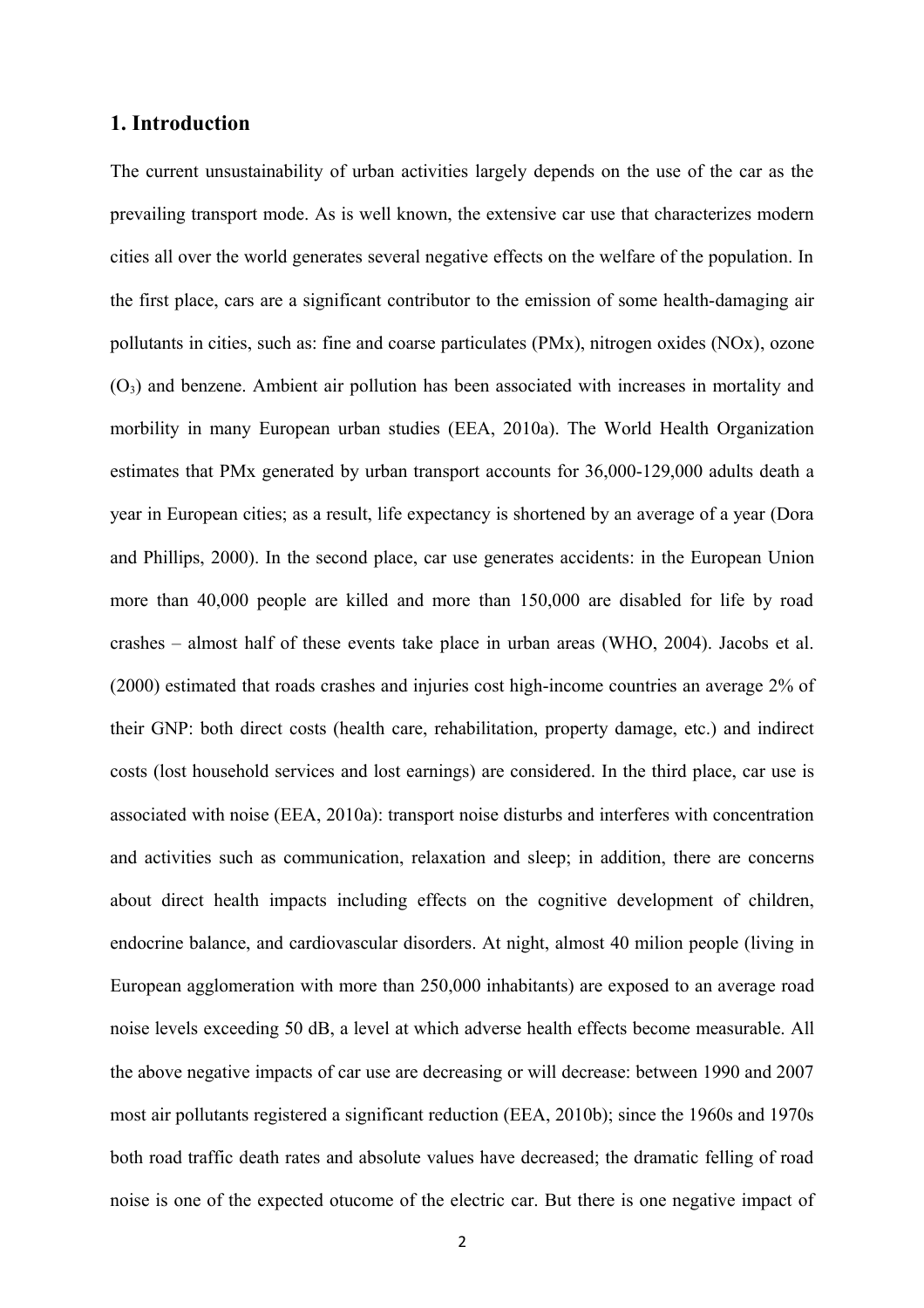car use which is continuosly increasing: congestion. In 2000 IWW and Infras estimated that additional time costs caused by road congestion amount to 1,9% of the European GDP (70- 80% of which results from urban traffic). The increasing traffic congestion deriving from car use is often reported by the individuals as a main cause of chronic stress and unhappiness (Stutzer and Frey, 2008). Several studies (e.g. Kim, 2008; Kirby and Le Sage, 2009) have found that in the last few years the time devoted to commuting has been constantly high or even further rising in most urban areas, while the average speed of cars has become very low in many cities. For instance, as pointed out by a recent study on Italian towns (Anci, 2009), the main Italian city centers show similar low average car speeds, ranging between 22 km/h in Milan and 26 km/h in Turin. Recent studies conducted in the UK have found that in central London the average car speed during rush hours fell from 12.7 miles-per-hour (mph) in 1968 to 8.6 in 2002 (or, equivalently, from around 20 to less than 15 km/h) (Leape, 2006). Similar results emerge also from other studies on inner cities across Europe such as Lyon (Jensen et al. 2010) which reveal that urban cyclists can actually outstrip the average car speed during rush hours. This leads to the paradoxical result that some slow transport modes (e.g. cycling or walking) turn out to be faster than cars for short and medium-distance destinations, as it can be easily verified, for instance, by using Google maps or similar services that compare the time needed to go from one place to another within a town with different transport means.

The consequences of car transport and their implications for transport policy are the object of an extensive literature and of a heated debate among scholars (cf., among the others, Nieuwenhuis et al., 2006; Banister, 2008; Bristow et al., 2008; Moriarty and Honnery, 2008; Dennis and Urry, 2009; Kohler et al., 2009; Sperling and Gordon, 2009; Hull, 2011; Kemp et al., 2011) and institutions (e.g. DfT, 2009; EC, 2009 and 2011; EEA, 2010b; The Climate Group, 2011).

The present paper intends to contribute to a deeper understanding of the forces underlying the current extensive car use and its welfare effects, by offering an evolutionary model that: a)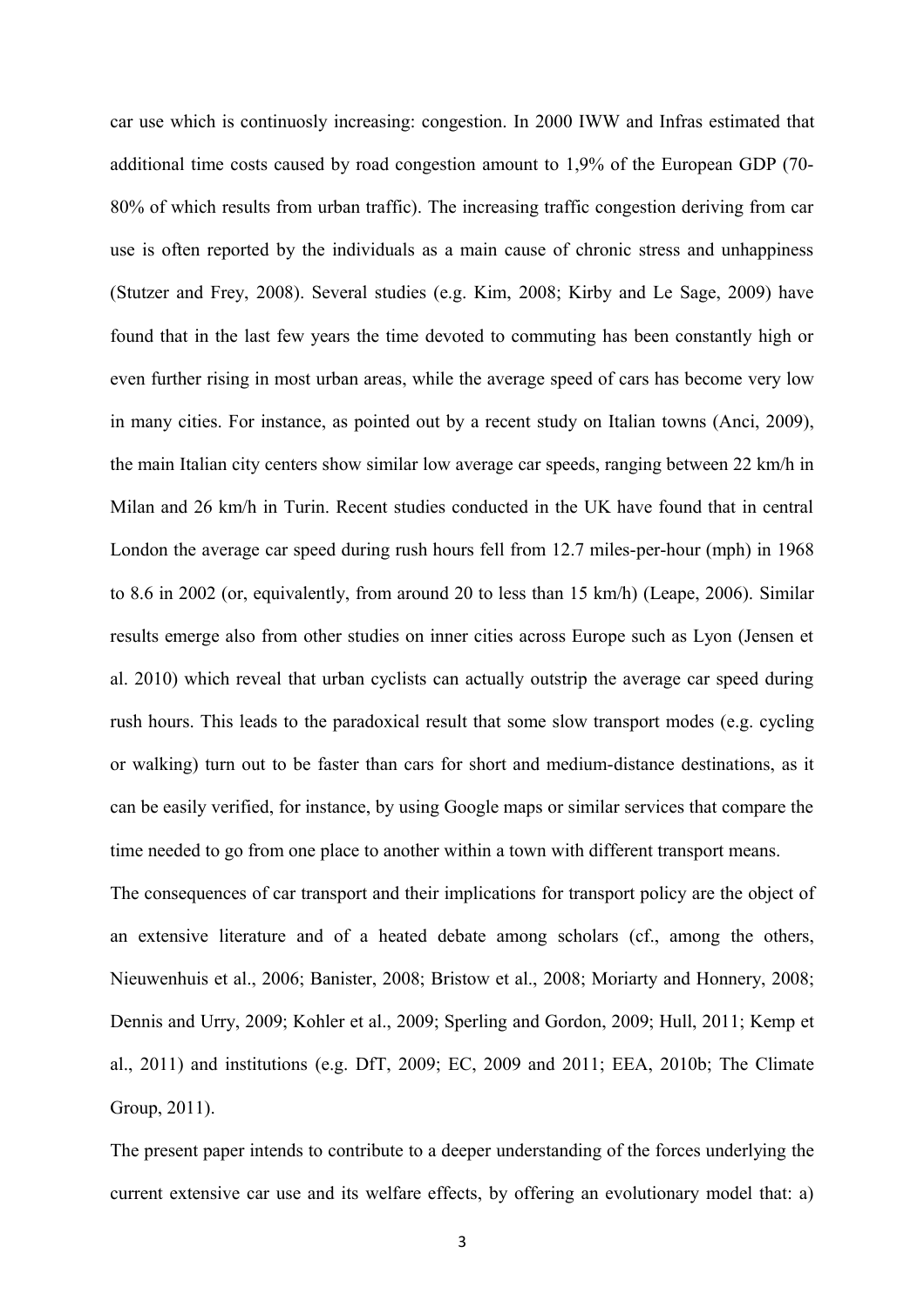explains the modal split of urban mobility in terms of individual choices, and b) explicitly considers the negative effects of the use of the car on users of other modes. It is also assumed that the more the car is used, the more negative effects are generated – in terms of congestion, accidents, pollution and noise – both for car users and for users of alternative transport modes. The evolutionary model proposed here contributes to the increasing strand of the literature that adopts an evolutionary approach to investigate environmental issues<sup>1</sup>. The evolutionary approach has been used to investigate several environmental issues such as: the interaction of cultural and biotic systems (Kallis and Norgaard, 2010), the management of ecosystems and common pool resources (e.g. Dietz et al., 2003; Noailly et al. 2003; Hoekstra and van den Bergh, 2005; Rammel et al., 2007), the design of institutions to foster the transition to environmentally sustainable economies (Becker and Ostrom, 1995; van den Bergh et al., 2007), the link between innovation strategies and environmental regulation (e.g. Oltra and Saint-Jean, 2005; Sartorius, 2006; Dijk et al., 2011), individual behaviour and environmental policies (e.g. van den Bergh et al., 2000). Among the latter set of contributions, in particular, we can distinguish two research lines that are closely related to the present work. On the one hand, a few studies (e.g. Antoci and Bartolini, 2004; Antoci and Borghesi, 2010 and 2012) have used a game theoretical evolutionary framework to show that environmental selfprotective choices can generate suboptimal equilibria, leading the economic system along trajectories in which the economy may grow without generating a corresponding welfare growth.<sup>2</sup> On the other hand, some studies have recently used a similar evolutionary context to study the dynamics that may emerge from the implementation of a new financial mechanism for environmental protection originally proposed by Horesh (2002), with particular emphasis to its possible application and effects in the context of city-users (Antoci et al., 2012a,b). The

<sup>1</sup> See van den Bergh, 2007, and Faber and Frenken, 2009, for a review of the applications of evolutionary concepts and models to environmental economics.

<sup>2</sup> By self-protective choices we mean any individual choice and/or expenditure performed by an agent to protect from environmental degradation. See the seminal paper by Leipert (1989) for a classification of the defensive expenditures related to such behaviour.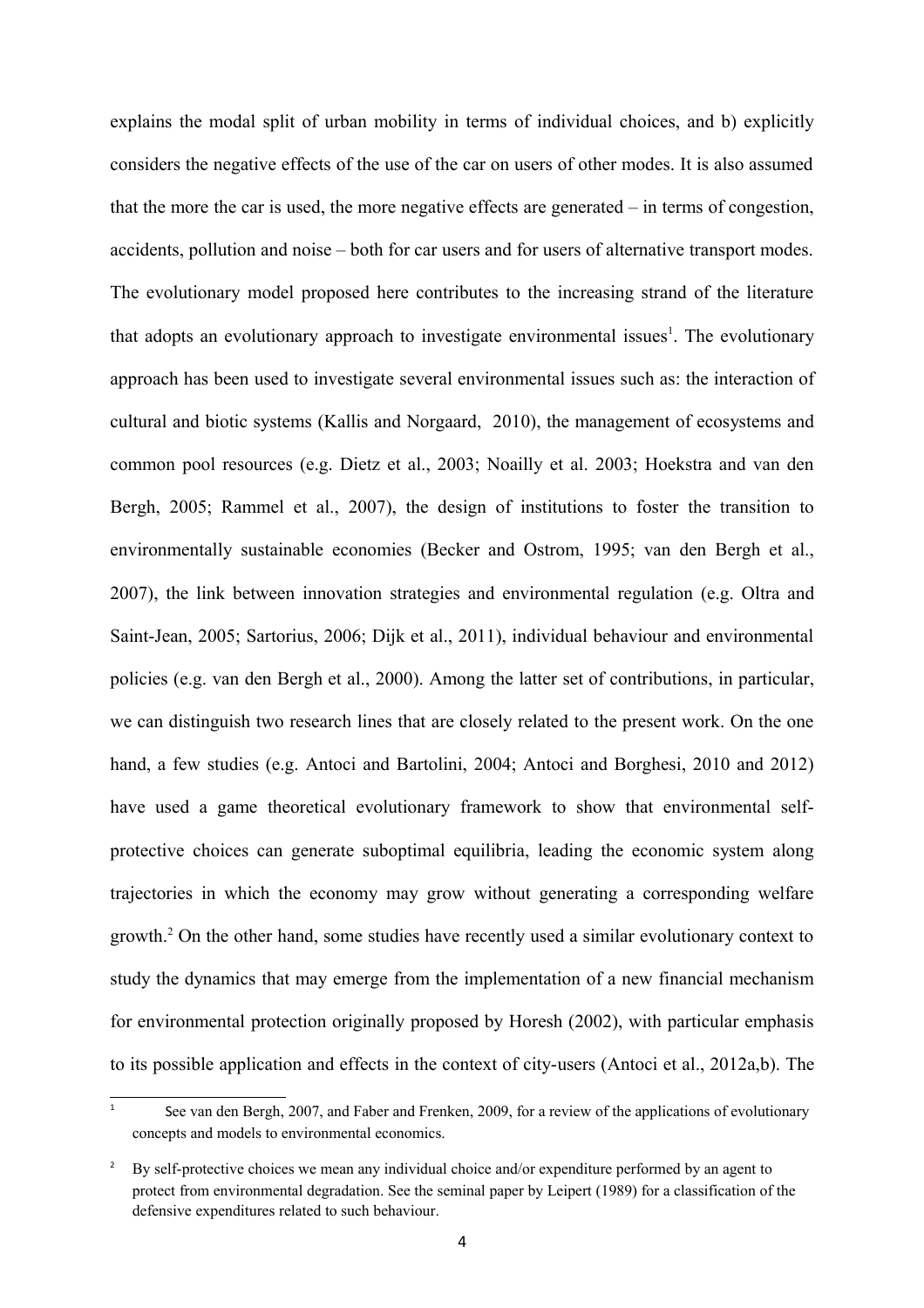present paper joints and further enhances these two research lines as it focuses on the behaviour of city users, showing the existence of possible welfare reducing paths that may derive from their interaction.

The proposed model, moreover, contributes to the scarce literature that makes use of an agentbased approach to the analysis of modal choice. As acknowledged by Hollander and Prashker (2006) in a survey of transport studies based on non-cooperative games, only one out of twenty-three models deals with the issue of modal choice (Van Vugt et al., 1995); such a model presents a two-players game where each player chooses either car or public transport and a Nash equilibrium with both players using a car is generated. More recently, Sunityoso and Matsumoto (2009) – starting from a seminal paper on self-reinforcing motorization of Kitamura et al. (1999) – have proposed a model which is able to represent modal choice as the result of an imitative game involving two groups, that is, cooperative bus users and noncooperative car users; which equilibrium is generated – among the many possible – depends on the social interaction between the two groups of users.

Our model is at the same time simple and general, thus providing an alternative approach to the analysis of the problem with respect to the one prevailing so far in the existing literature. In particular, the model is able to represent the behavior of a whole population of city-users and to generate a numerous set of dynamics, without the need for heterogenous players.

With simple but realistic assumptions the model is able to describe the dynamics that emerge in an evolutionary context and prove the existence of suboptimal Nash equilibria characterized by the widespread use of cars. In particular, when there can simultaneously exist only two pure Nash equilibria in which either everyone takes the car or none does it, then the former is Pareto dominated by the latter. When, on the contrary, alternative transport modes can coexist at the equilibrium, we show that such equilibrium is Pareto dominated by the state in which no city user takes the car. Moreover, the model can easily show how simple transport policy which reduce the negative effects of the car on alternative modes (e.g.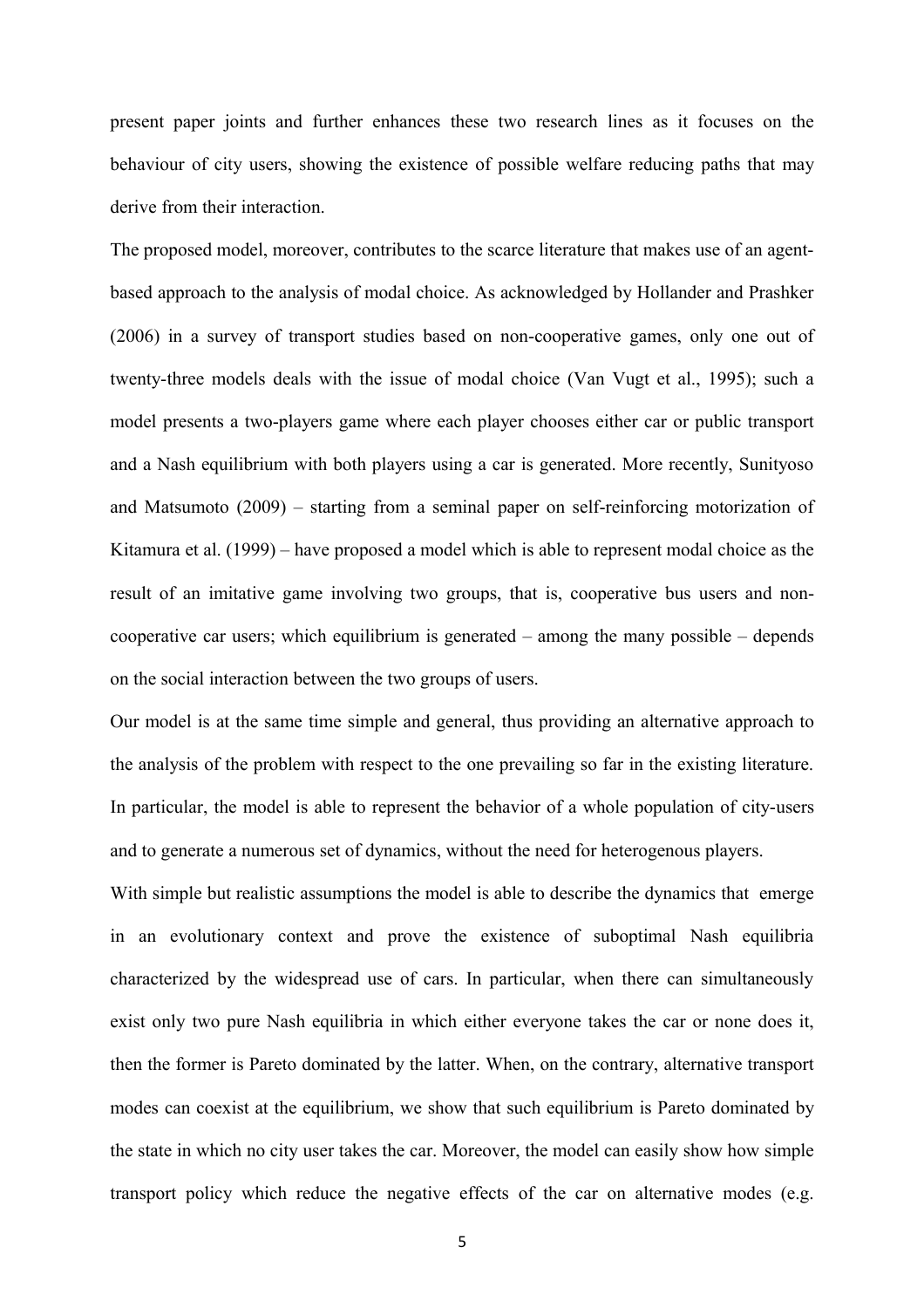reserved and protected lanes) may lead to equilibria featuring a higher share of buses and bicycles.

The structure of the paper is as follows. Section 2 sets forth the evolutionary model that is investigated in the paper, Section 3 describes the dynamics that emerge from the model, distinguishing between two possible cases according to the relative impact of car use on the alternative transport modes. Section 4 provides a specific example assuming a particular specification of the payoff funcions. Section 5 concludes.

## **2. The model**

In each instant of time *t*, city users have to choose whether to use a private car (choice A) or to use an alternative transport mode (walking, cycling, using buses or trams etc...) (choice B). Let us indicate by  $x(t)$  the share of the population of city users adopting choice A at the instant *t*; consequently  $1 - x(t)$  represents the share of those choosing B.

We will denote with  $\prod_{A}(x)$  and  $\prod_{B}(x)$  the payoff functions of strategies A and B, respectively. The process of adopting strategies A and B is modeled by the so called replicator dynamics (Weibull, 1995), according to which the strategy whose expected payoffs are greater than the average payoff spread within the populations at the expense of the other. In our case, the replicator dynamics can be written as:

$$
\dot{x} = x(1-x)[\Pi_A(x) - \Pi_B(x)] \tag{1}
$$

Where  $\dot{x}$  is the time derivative of  $x(t)$ . Notice that the pure population states  $x = 1$  (all individuals adopt strategy A) and  $x = 0$  (all individuals adopt strategy B) are always stationary states of dynamics (1) (that is  $\dot{x} = 0$  if  $x = 1$  or  $x = 0$ ). A mixed population state  $\overline{x} \in (0,1)$  is a stationary state of (1) if and only if  $\overline{A}$   $\overline{A}$  =  $\overline{A}$   $\overline{B}$ , that is if the payoffs of the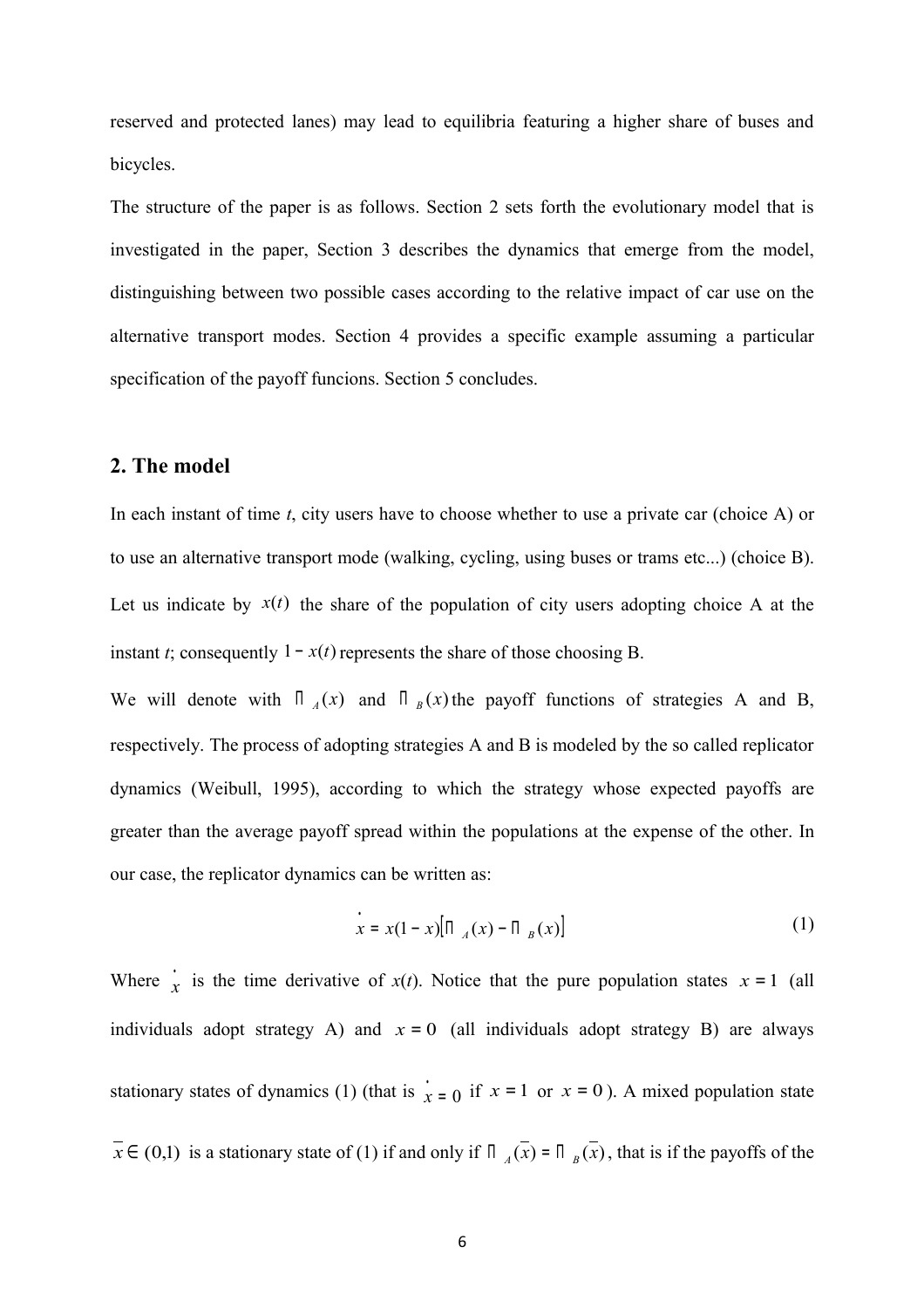two available strategies, evaluated at  $\overline{x}$ , are equal and consequently no individual is motivated to revise his strategy choice.

We make the following assumptions about the derivatives of  $\prod_{A}(x)$  and  $\prod_{B}(x)$ :  $\prod_{A}(x) < 0$ and  $\prod_{B}^{1}(x) \le 0$ ; that is, when *x* increases, the payoff of A strictly decreases while that of B may strictly decrease or remain constant. In this context, we will distinguish between two possible cases depending on whether  $\prod_{A}(x)$  decreases less or more rapidly than  $\prod_{B}(x)$ . The former is characterized by the fact that the diffusion of the strategy A (to use the car) in the population of city users produces negative effects which are higher for individuals choosing strategy B rather than for those adopting strategy A. The opposite holds in the latter context.

## **3. Evolutionary dynamics**

**3.1. Scenario 1:**  $0 > \prod_{A}^{1}(x) > \prod_{B}^{1}(x)$  (an increase in *x* negatively affects individuals **choosing strategy A less than those adopting strategy B).**

In this context, the payoff difference  $\prod_{A}(x) - \prod_{B}(x)$  is a strictly increasing function of the share *x* (being  $\prod_{a=1}^{1} (x) - \prod_{b=1}^{1} (x) > 0$  always); that is, the relative performance of strategy A, with respect to strategy B, increases when *x* increases. We can distinguish three possible subcases, according to the relative position of the curves  $\prod_{A}(x)$  and  $\prod_{B}(x)$  in the  $(x,\Pi)$  plane (see Figures 1-3). In particular, the dynamic regimes under equation (1) can be classified as follows: 3

Proposition 1. *In the context*  $0 > \prod_{A} f(x) > \prod_{B} f(x)$ , the taxonomy of the dynamic regimes *exhibited by equation (1) is:*

a) *If*  $\prod_{A}(0) \ge \prod_{B}(0)$  (*i.e. the graph of*  $\prod_{A}(x)$  *always lies above that of*  $\prod_{B}(x)$ ), *then whatever is the initial distribution*  $x(0) \in (0,1)$  *of strategies, the trajectory* 

3

The proofs of the following propositions are straightforward, so we shall omit them.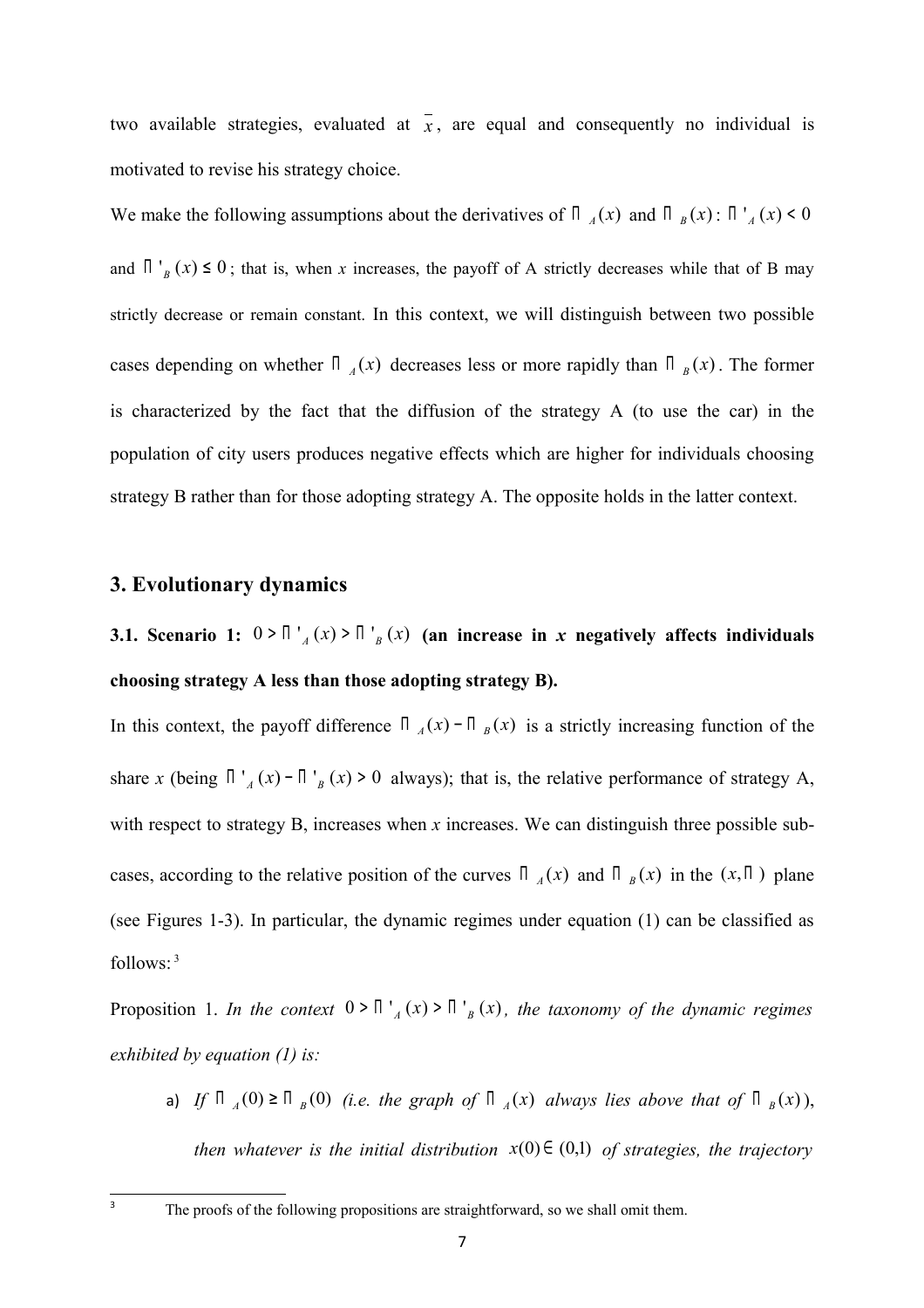*starting from*  $x(0)$  *approaches the stationary state*  $x = 1$ *, where all individuals adopt strategy A (see Figure 1).*<sup>4</sup>

- b) *If*  $\Pi_A(1) \leq \Pi_B(1)$  (*i.e. the graph of*  $\Pi_A(x)$  *always lies below that of*  $\Pi_B(x)$ *), then whatever is the initial distribution*  $x(0) \in (0,1)$  *of strategies, the trajectory starting from*  $x(0)$  *approaches the stationary state*  $x = 0$ *, where all individuals adopt strategy B (see Figure 2).*
- c) *If*  $\Pi_A(0) < \Pi_B(0)$  and  $\Pi_A(1) > \Pi_B(1)$  (i.e. the graphs of  $\Pi_A(x)$  and  $\Pi_B(x)$ *cross in the*  $(x,\Pi)$  *plane), then there exists a mixed population stationary state*  $x = \overline{x} \in (0,1)$ , which is repulsive. Whatever is the initial distribution  $\overline{x}(0) > \overline{x}$  of *strategies, the trajectory starting from*  $x(0)$  *approaches the stationary state*  $x = 1$ *while whatever is the initial distribution*  $\overline{x}(0) \leq \overline{x}$  of strategies, the trajectory *starting from*  $\dot{x}(0)$  *approaches the stationary state*  $\dot{x} = 0$  (see Figure 3).

#### Insert Figures 1-3 about here

The above proposition shows that, in the context  $0 > \prod_{a} f(x) > \prod_{b} f(x)$ , the adoption process of choices A and B is self-enforcing and only pure population attractive stationary states (which are, in such case, Nash equilibria) can exist where either  $x = 1$  (all individuals choose A) or  $x = 0$  (all individuals choose B). In case (c) of the proposition, the dynamics is pathdependent in that the final outcome ( $x = 0$  or  $x = 1$ ) is determined by the initial distribution  $x(0)$  of strategies. This means that if a sufficiently high number of agents chooses to use the car  $(x(0) > x)$ , then also the others will make the same choice, so that at the end of the day everyone uses the car  $(x = 1)$ . Similarly, if a sufficient number of agents decides not to use

Notice that  $\prod_{A} (x)$  and  $\prod_{B} (x)$  have been represented as concave functions in the figures, so that the agents' payoffs diminishes at an increasing rate as *x* increases. The classification of the possible cases described above, however, depends only on the relative positions of the graphs of  $\prod_{A}(x)$  and  $\prod_{B}(x)$  and is independent of their shape as long as the payoffs difference  $\prod_{A}(x)$  –  $\prod_{B}(x)$  is a monotonic function of *x*.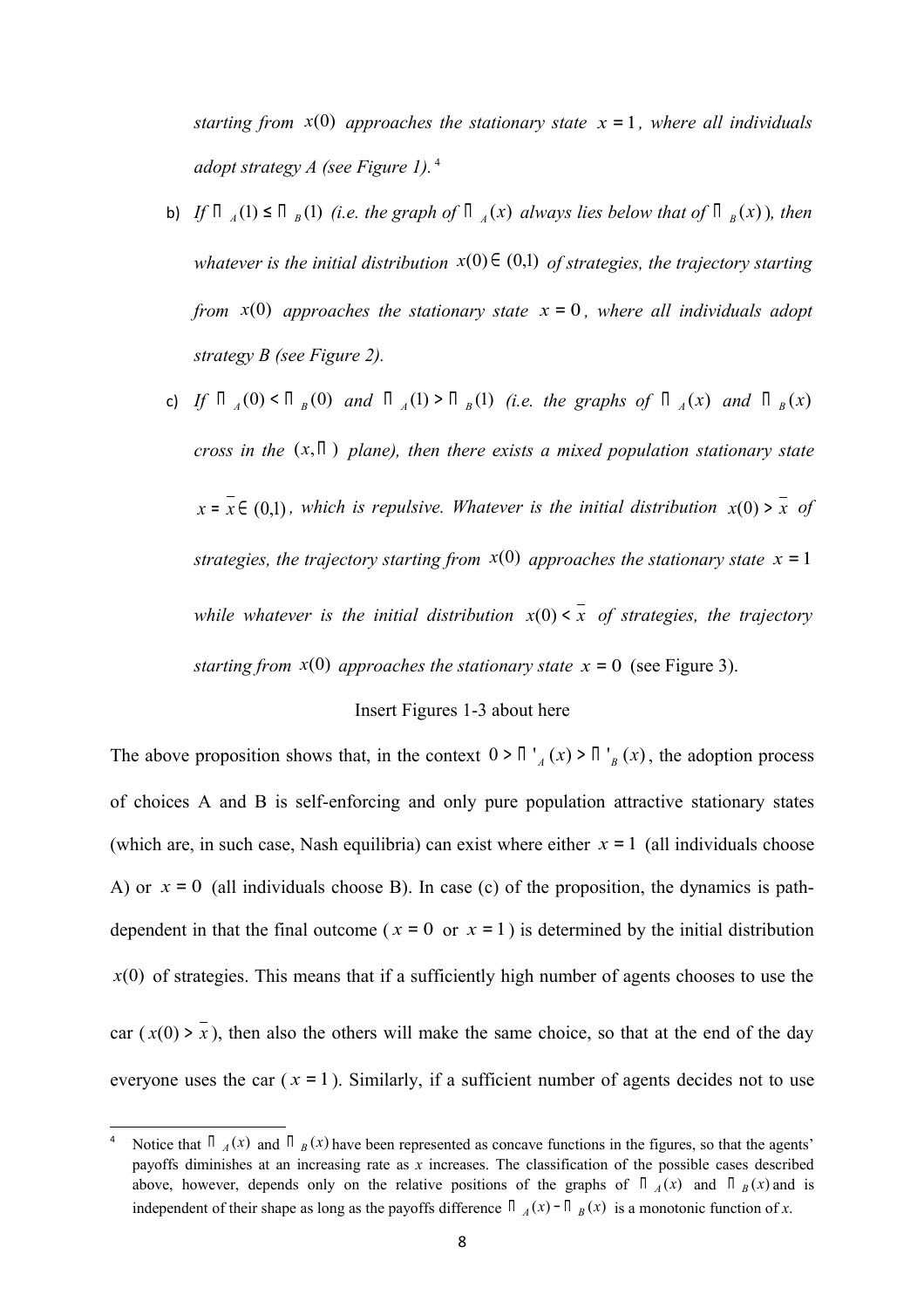the car (i.e. their share x is initially below the threshold level  $\bar{x}$ ), this strategy will spread across the population so that none uses the car at the equilibrium ( $x = 0$ ). The attractive stationary states  $x = 0$  and  $x = 1$  can, therefore, be interpreted as stable social conventions in which all agents make homogeneous choices and a unique strategy prevails in the population. Notice that the population average payoff is given by:

$$
\overline{\Pi}(x) = x\Pi_A(x) + (1-x)\Pi_B(x)
$$

So  $\overline{\Pi}(1) = \Pi_{A}(1)$  and  $\overline{\Pi}(0) = \Pi_{B}(0)$ . As Figures 2 and 3 show, in the cases (ii) and (iii) of the Proposition 1,  $\prod_{B} (0) > \prod_{A} (1)$  always holds. In other words, the agents are always better-off if they all choose strategy B (i.e. they do not use the car) rather than if they all choose A. However, if the curves cross (Figure 3), the dynamics of the model may lead the agents to adopt the strategy A that will make everyone worse-off. In fact, if the initial share  $x_0$  is above the threshold level  $\bar{x}$ , the strategy A is individually perceived as the best strategy in response to the others' choices (i.e.  $\prod_{A}(x) > \prod_{B}(x)$  for every  $x_0 > x$ ). As the use of cars spreads among the population, however, the whole community ends up on a socially undesirable outcome since the agents' welfare in  $x = 1$  is lower than in  $x = 0$ . In this case, the choice of strategy A gives origin to an undesirable social convention that represents a stable Nash equilibrium of the economy.

A similar outcome may also occur when the graph of  $\prod_{A}(x)$  lies always above that of  $\prod_{B}(x)$ so that everyone wants to move by car (case (a) of Proposition 1). As Figure 1 shows, although  $\prod_{A}(x)$  is  $\prod_{B}(x)$  for every *x*, we can still have  $\prod_{B}(0)$  if  $\prod_{A}(1)$ . Even in this case, therefore, the strategy selection process may thus lead the agents to choose  $x = 1$  although the welfare level in  $x = 1$  is lower than in  $x = 0$ . In this case, differently from the cases (b) and (c) of Proposition 1, the stationary state  $x = 0$  is not attractive under evolutionary dynamics (1).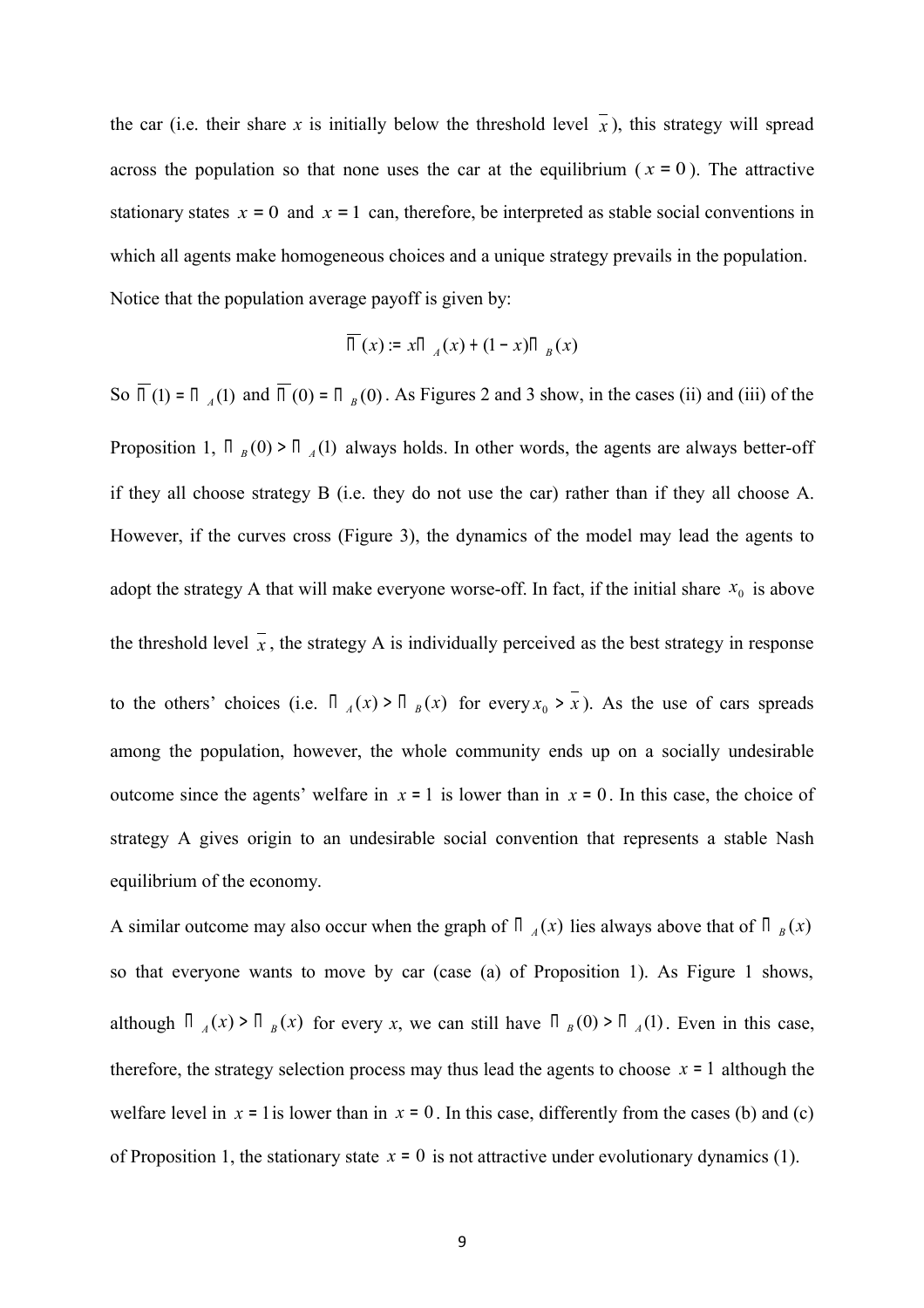Finally, notice that  $\overline{\Pi}(x) = \overline{x}\Pi_A(x) + (1 - \overline{x})\Pi_B(x) = \Pi_B(x)$  holds, being  $\Pi_A(x) = \Pi_B(x)$ , in the context (c) of Proposition 1. Since  $\prod_{B}(0) > \prod_{B}(\overline{x})$  (see Figure 3), then the attractive stationary state  $x = 0$  also Pareto-dominates the repulsive stationary state  $\overline{x}$  where both strategies coexist.

The following proposition sums up the above results on welfare.

Proposition 2. *In the context*  $0 > \prod_{A} f(x) > \prod_{B} f(x)$ , we have that:

- 1) *the stationary state*  $x = 0$  *always Pareto-dominates the stationary state*  $x = 1$ , that is  $\overline{\Pi}(0)$   $> \overline{\Pi}(1)$ , *in sub-cases (b) and (c) of Proposition 1. Furthermore, x* = 0 *may also dominate x* <sup>=</sup> 1 *in sub-case (a), that is, even if x* <sup>=</sup> 0 *is not attractive; in particular, this happens when*  $\Pi_B(0) > \Pi_A(1)$  *(as in Figure 1).*
- 2) *The stationary state*  $x = 0$  *always Pareto-dominates the stationary state*  $\overline{x} \in (0,1)$ , that is  $\overline{\Pi}(0) > \overline{\Pi}(\overline{x})$ .

## **3.2.** Scenario 2:  $\prod_{A}^{A}(x) < \prod_{B}^{A}(x) \leq 0$  (an increase in *x* negatively affects individuals **choosing strategy A more than those adopting strategy B).**

In this context, the payoff difference  $\prod_{A}(x) - \prod_{B}(x)$  is a strictly decreasing function of the share  $x$ ; that is, the relative performance of strategy  $A$ , with respect to strategy  $B$ , decreases when *x* increases. As we shall see, this context favors the coexistence between strategies A and B. Like for Scenario 1, even in this case we can distinguish three possible sub-cases according to the relative position of the curves  $\prod_{A}(x)$  and  $\prod_{B}(x)$  in the  $(x,\Pi)$  plane, as the following proposition shows (see Figures 4-6).

Proposition 3. *In the context*  $\prod_{A} (x) \leq \prod_{B} (x) \leq 0$ , the taxonomy of the dynamic regimes *exhibited by equation (1) is:*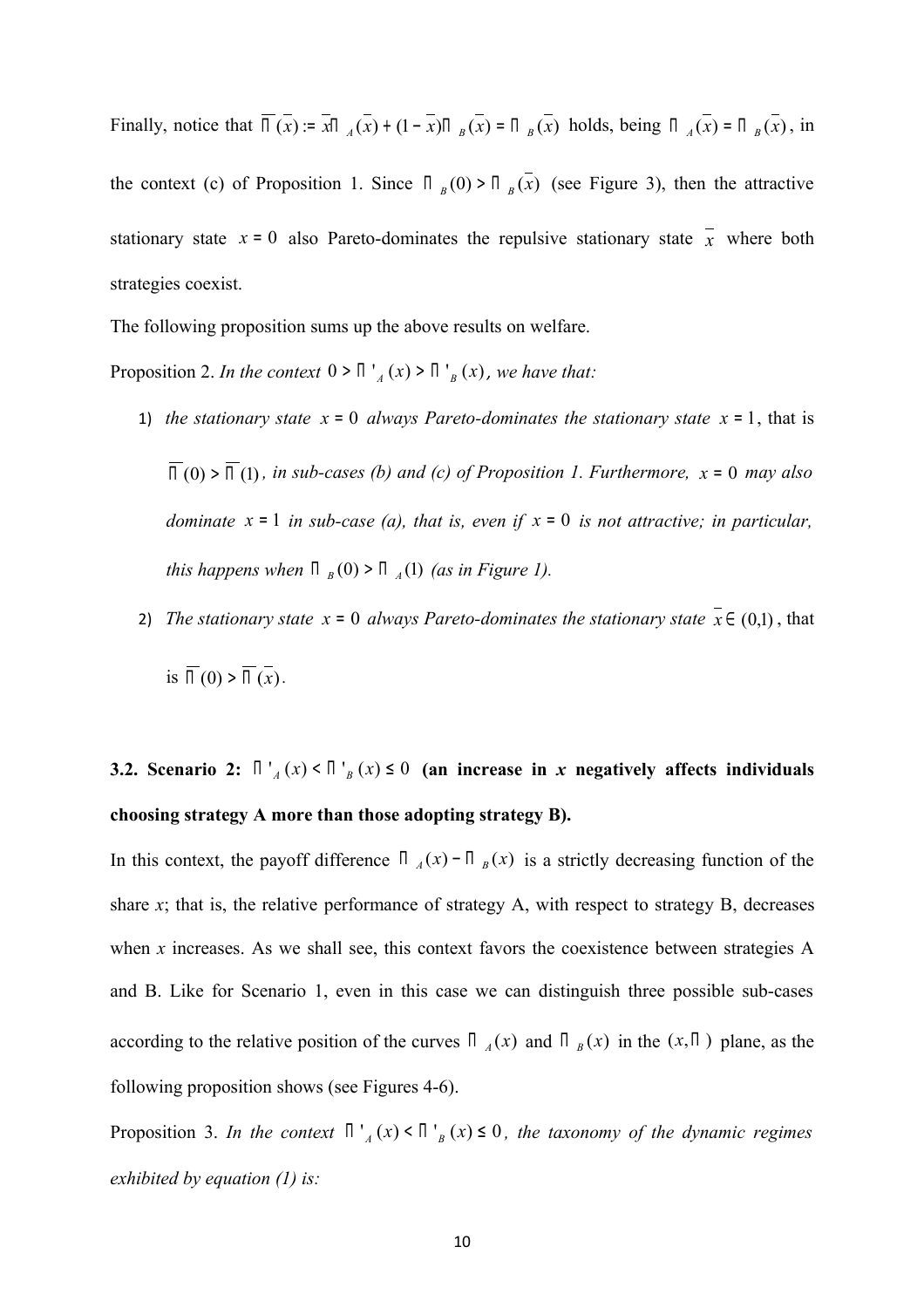- a) *If*  $\Pi_A(1) \ge \Pi_B(1)$  (i.e. the graph of  $\Pi_A(x)$  always lies above that of  $\Pi_B(x)$ ), then *whatever is the initial distribution*  $x(0) \in (0,1)$  *of strategies, the trajectory starting from*  $\dot{x}(0)$  *approaches the stationary state*  $\dot{x} = 1$ *, where all individuals adopt strategy A (see Figure 4).*
- b) *If*  $\Pi_A(0) \leq \Pi_B(0)$  (i.e. the graph of  $\Pi_A(x)$  always lies below that of  $\Pi_B(x)$ ), *then whatever is the initial distribution*  $x(0) \in (0,1)$  *of strategies, the trajectory starting from*  $x(0)$  *approaches the stationary state*  $x = 0$ *, where all individuals adopt strategy B (see Figure 5).*
- c) *If*  $\Pi_A(0) > \Pi_B(0)$  and  $\Pi_A(1) < \Pi_B(1)$  (i.e. the graphs of  $\Pi_A(x)$  and  $\Pi_B(x)$ *cross in the*  $(x,\Pi)$  *plane), then there exists a mixed population stationary state*  $x = \overline{x} \in (0,1)$ , which is globally attractive. Whatever is the initial distribution  $x(0) \in (0,1)$  of strategies, the trajectory starting from  $x(0)$  approaches it (see Figure 6).

#### Insert Figures 4-6 about here

Notice that in sub-case (c) of Proposition 3, at the stationary state  $x \in (0,1)$  one can observe heterogeneous choices within the population (some people choose strategy A and others choose strategy B) and the coexistence between these strategies tends to persist over time (the stationary state being attractive).

Notice that, since  $\overline{\Pi}(x) = x\overline{\Pi}_A(x) + (1 - x)\overline{\Pi}_B(x) = \overline{\Pi}_B(x)$  and  $\overline{\Pi}(0) = \overline{\Pi}_B(0)$ , in the context (c) of Proposition 3 it holds  $\overline{II}(0) \ge \overline{II}_{B}(x)$ . Consequently, the repulsive stationary state  $x = 0$ Pareto-dominates the attractive stationary state  $\overline{x}$  if  $\overline{\Pi}_B(0) > \overline{\Pi}_B(\overline{x})$  holds (as in Figure 6). In such case, although everyone would be better-off choosing strategy B (i.e. at *x* <sup>=</sup> 0 ), the dy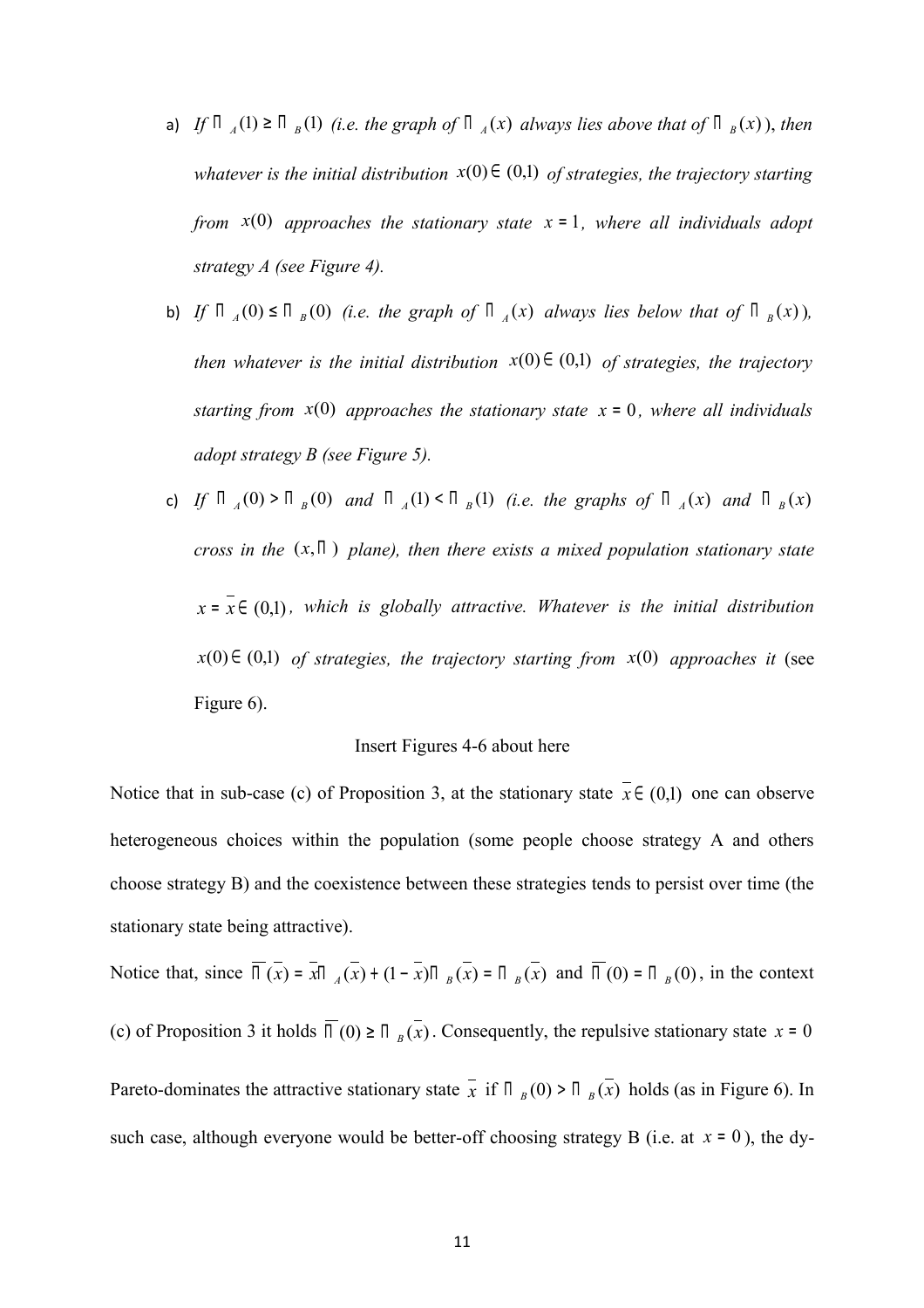namics that emerge from the strategy adoption process leads away from  $x = 0$  towards the attractive state  $\overline{x}$ , so that when  $x(0) \le \overline{x}$  the community moves along a welfare-reducing path. Notice that  $\prod_{B} (0) = \prod_{B} (x)$  holds if  $\prod_{B} (x) = 0$  for every  $x \in (0, x)$ , that is, if the payoff  $\Pi$ <sub>B</sub> $(x)$  does not depend on the share *x* in the interval  $(0, x)$ .

Welfare properties of attractive stationary in sub-cases (a) and (b) of Proposition 3 can be analyzed following the same steps followed for sub-cases (a) and (b) of Proposition 1. The following proposition sums up the results on welfare in the context  $\prod_{A}^{A}(x) \leq \prod_{B}^{A}(x) \leq 0$ .

Proposition 4. *In the context*  $\prod_{A}^{A}(x) < \prod_{B}^{B}(x) \leq 0$ , we have that:

- 1) *The stationary state*  $x = 0$  *always Pareto-dominates the stationary state*  $x = 1$ , that is  $\overline{\Pi}(0)$   $> \overline{\Pi}(1)$ , *in sub-cases (b) and (c) of Proposition 3. Furthermore, x* = 0 *may also dominate*  $x = 1$  *in sub-case (a), in particular, this happens when*  $\prod_{B}(0) > \prod_{A}(1)$  (as in Figure 4)*.*
- 2) *The stationary state*  $x = 0$  *Pareto-dominates the stationary state*  $\overline{x} \in (0,1)$ , that is  $\Pi$  (0) >  $\Pi$  (x), if  $\Pi$  <sub>*B*</sub> (0) >  $\Pi$  <sub>*B*</sub>(x), that is, if the payoff function  $\Pi$  <sub>*B*</sub>(x) is not constant *in the interval*  $[0,\overline{x}]$ . *A sufficient condition to have*  $\prod_{B}(0) = \prod_{B}(x)$  (no Pareto*dominance of*  $x = 0$  *over*  $\overline{x}$ *) is*  $\prod_{B}^{x} (x) = 0$  *for every*  $x \in (0,1)$ .

The Proposition above suggests that, if the relative performance of using the car is inversely related to the share of car users, then the society converges towards an equilibrium in which the agents are worse-off than in the case where there are no car users. However, if we could eliminate the negative effects that cars can have on pedestrians, cyclists and other users of alternative transport systems (i.e. if the strategy B is such that  $\prod_{\beta} (x) = 0$  for every  $x \in (0,1)$ ), then individuals would be equally well-off at the attractive stationary state  $\bar{x}$  as in the case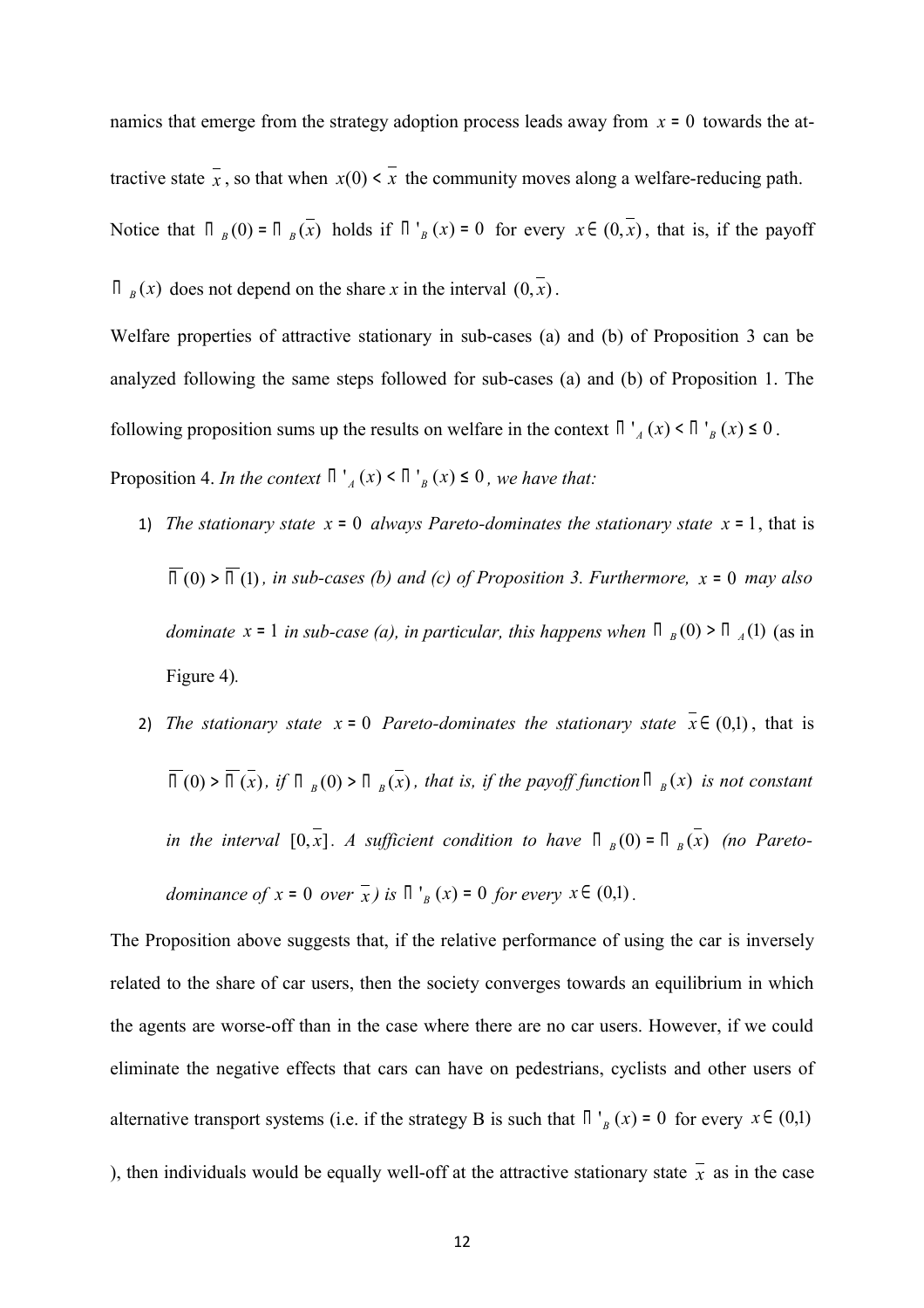with no cars around. This can be obtained, for instance, by introducing pedestrians zones or fast lanes specifically devoted to cyclists or buses from which cars are banned, so that the former are not trapped in the traffic jam.<sup>5</sup>

#### **4. A specific example**

To fix ideas, in this section we analyze dynamics (1) under a particular specification of the payoff functions  $\prod_{A}(x)$  and  $\prod_{B}(x)$ , in particular, we pose:

$$
\Pi_{A}(x) = a - bx^{2}
$$

$$
\Pi_{B}(x) = c - dx^{2}
$$

where *a*, *b*, *c*, *d* are parameters of the model.

In this context, the replicator equation (1) becomes:

$$
\int_{0}^{1} x^{2} = x(1-x)[\prod_{A}(x) - \prod_{B}(x)] = x(1-x)[a - c - (b - d)x^{2}]
$$

Furthermore, we have:

$$
\Pi_A(0) = a
$$
,  $\Pi_A(1) = a - b$ ,  $\Pi_B(0) = c$ ,  $\Pi_B(1) = c - d$ 

The parameters *a* and *c* measure the net benefit of using the car and the alternative transport modes, respectively, in absence of other car users (i.e. when *x* <sup>=</sup> 0). The parameters *b* and *d*  measure the negative effects generated by the diffusion of choice A in the city users population (e.g. the effects due to traffic congestion, accidents or air pollution), which in this payoffs specification are assumed to increase more than proportionally with the share *x*. With this payoffs specification, the Scenario 1 (where  $0 > \prod_{A} (x) > \prod_{B} (x)$  holds)

corresponds to the case  $d > b > 0$  while the Scenario 2 (where  $\prod_{a=1}^{n} (x) \le \prod_{b=1}^{n} (x) \le 0$  holds)

Notice, however, that fast lanes are not sufficient to avoid the exposure to air pollutants released by cars and the related health-damages that are inevitably suffered by pedestrians, cyclists and those waiting at the bus stop because of the traffic congestion that surrounds them. The absolute value of  $\prod_{B}$   $\binom{n}{B}$ , therefore, can be substantially reduced by the adoption of fast lanes but is difficult to actually obtain  $\prod_{B} (x) = 0$  for every *x*.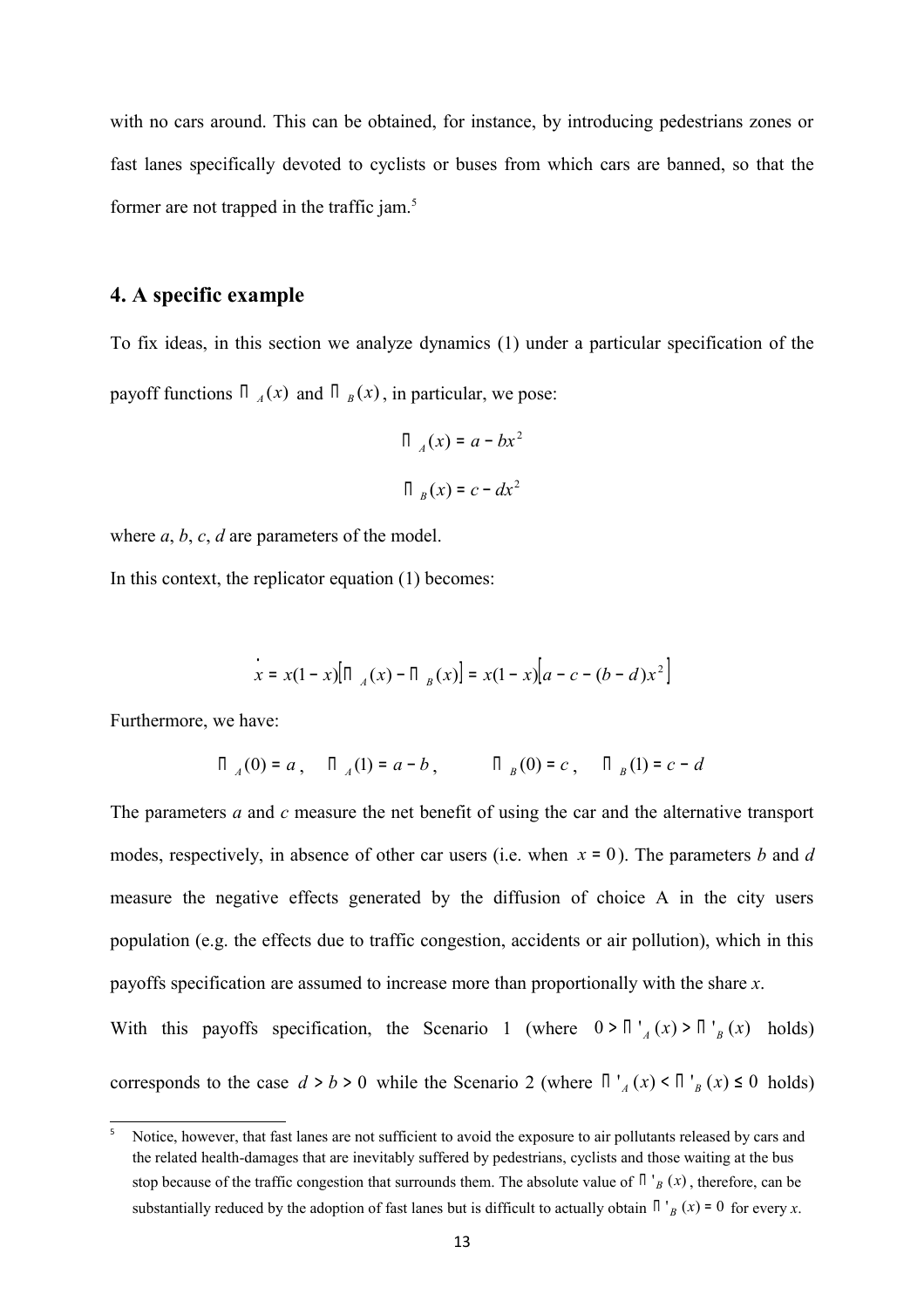corresponds to the case  $b > d \ge 0$ . In the context  $d > b > 0$ , the repulsive interior stationary

state  $x$  (see case (c) of Proposition 1) is given by  $x$ *d b*  $\bar{x} = \sqrt{\frac{c-a}{1-c}}$ −  $=\sqrt{\frac{c-a}{l}}$ . The point  $\bar{x}$  separates the

basin of attraction  $(\overline{x}, 1]$  of the Pareto-dominated stationary state  $x = 1$  from that of the stationary state  $x = 0$ ,  $[0, \overline{x}]$  (see Figure 3). The next proposition illustrates how the size of these basins of attraction varies according to the variations in the parameters of the model.

Proposition 5. *The size of the basin*  $[0, \overline{x})$  *increases (and, consequently, the size of*  $(\overline{x}, 1]$ *decreases) if the values of the parameters b and c increase or if the values of a and d decrease.*

The proof is straightforward.

Stated differently, a decrease in the net benefit *a* of using the car when there are no other cars around and/or an increase in the negative impact *b* of using the car on the other car users tend to reduce the attraction basin of  $x = 1$  with respect to that of  $x = 0$ . This means that a lower initial share of non-car users will be sufficient to induce a similar choice in the rest of the population. As one would reasonably expect, the same result occurs with an increase in the net benefit *c* of using alternative transport modes and/or with a decrease in the negative impact *d* that cars may have on pedestrians, cyclists, bus users and all the other city users that do not take the car.

In the context  $b > d \ge 0$ , the globally attractive interior stationary state  $\bar{x}$  (see case (c) of

Proposition 3) is given by *b d*  $\bar{x} = \sqrt{\frac{a-c}{b-c}}$ −  $=\sqrt{\frac{a-c}{a}}$ .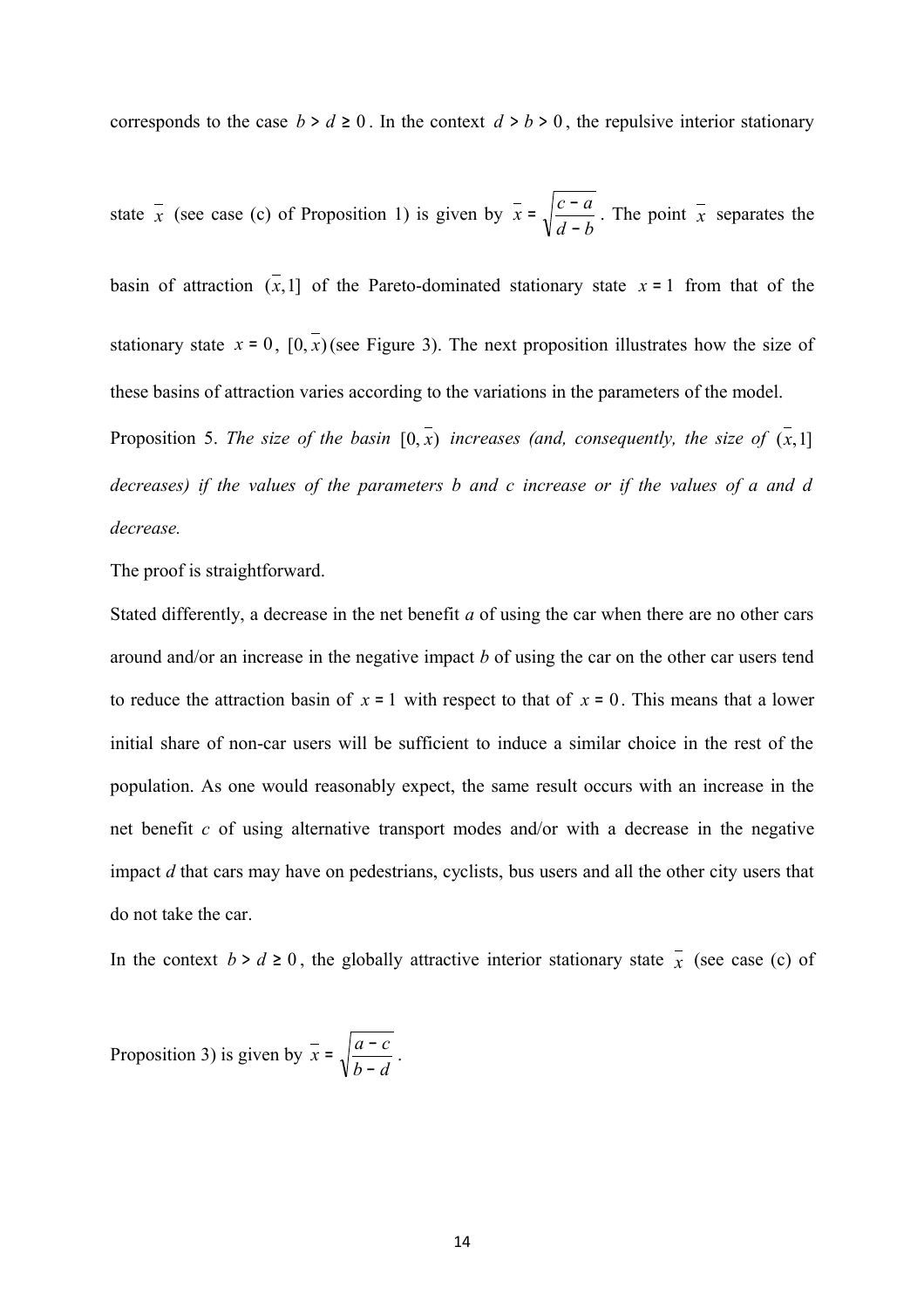The following proposition illustrates how the attractive interior stationary state  $\bar{x}$  and the corresponding value of the average payoff  $\overline{II}(x)$  vary in response to variations in parameter values.

Proposition 6. *The value of* x increases (and, consequently, the number of individuals using *cars increases) if the values of the parameters a and d increase or if the values of b and c decrease. Furthermore, in the context*  $b > d > 0$ *, the values of*  $\overline{\Pi}(x)$  and  $\overline{x}$  are inversely *correlated.*

As the Proposition states, the higher is the net benefit of using the car and/or the negative impact of this choice on alternative transport users, the higher is the incentive to use the car and the number of agents who makes this choice at the equilibrium, but the lower is the correspondent welfare level that agents will enjoy. In other words, if car users have an increasing adverse effect on city users who do not take the car (because of increasing health damages, accidents and difficulty to move across the city with alternative transport systems), then the choice of using the car will obviously spread across the population, but that turns out in the end to be detrimental for everyone (both car users and non-car users). This calls for appropriate transport policies that may "protect" non-car users from the negative impact that they suffer from the rest of the population and may increase, on the contrary, the net benefit of using alternative transport modes.

## **5. Conclusions**

This paper deals with one of most frequently reported problems affecting the life quality and sustainability of modern towns, namely, the extensive and ever increasing use of private cars as the prevailing transport mean. This phenomenon is well-known by long in industrialized countries, where city centers are often congested and highly polluted due to car traffic, but is bound to become extremely relevant also in many developing countries in the future for the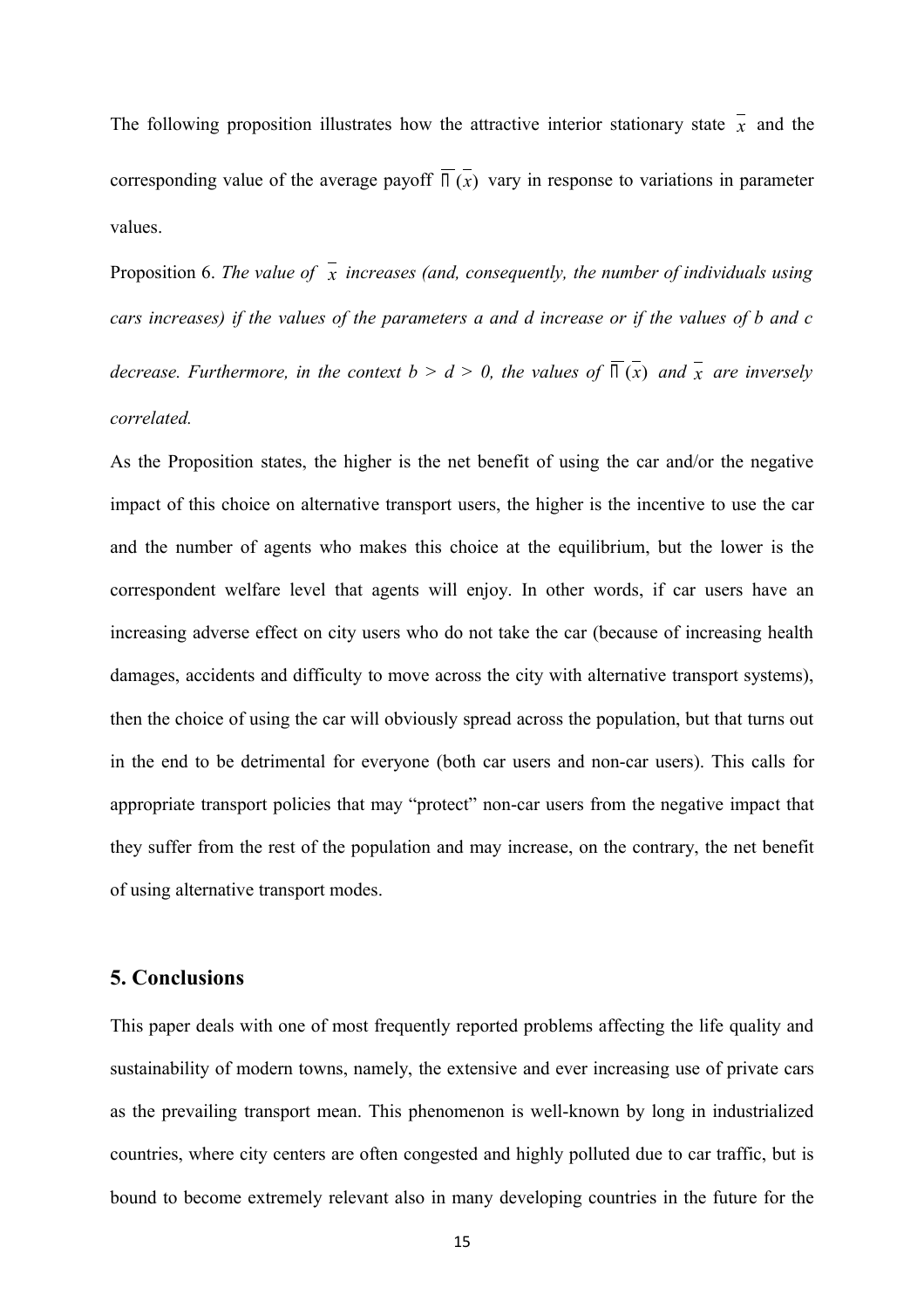large rise in the number of cars' owners that we may expect to occur along with their economic growth in the years to come.

Car owners certainly enjoy higher benefits from the use of their private cars than users of any alternative transport system. Cars, in fact, are undoubtedly more comfortable and potentially faster than most alternative means; what is particularly relevant, they avoid the time spent waiting for public transport at the bus or metro stops and allow their owners to leave and stop whenever they want. On the other hand, cars imply higher costs to their owners in terms of purchase cost, fuel costs, insurance, repairing and maintenance costs, and time spent being "caught" in traffic jams and looking for a parking place. These private costs, together with the collective ones that the car use imposes on the rest of the society (e.g. in terms of environmental and health problems, or productivity loss due to the traffic jam) raise the question of whether and under which conditions the currently widespread choice of using the car can be welfare improving at the individual and collective level.

To examine this issue, we proposed an evolutionary approach that differs from most existing contributions in the present literature on this issue and analyze the possible dynamics that can emerge in a society in which individuals can decide whether to move by car or with alternative transport modes. As shown in the paper, if the relative performance of cars with respect to alternative transport modes increases with the number of car users, then a unique strategy will end up prevailing in the society, so that all agents will choose either to take or not to take the car. If, on the contrary, using the car becomes less and less advantageous as the number of car users increases, then there exists an additional attractive equilibrium beyond the two extreme ones described above, namely a fixed point with mixed strategy in which some agents decide to use the car, while others prefer to use the alternative transport modes<sup>6</sup>. In both cases we show that the no-cars equilibrium can Pareto dominate the other attractive

<sup>6</sup> It must be stressed that the coexistence of alternative transport modes that is observed in reality may also correspond to all the out-of-equilibrium cases that are associated with the transition towards the "pure" equilibria  $x=0$  and  $x=1$ .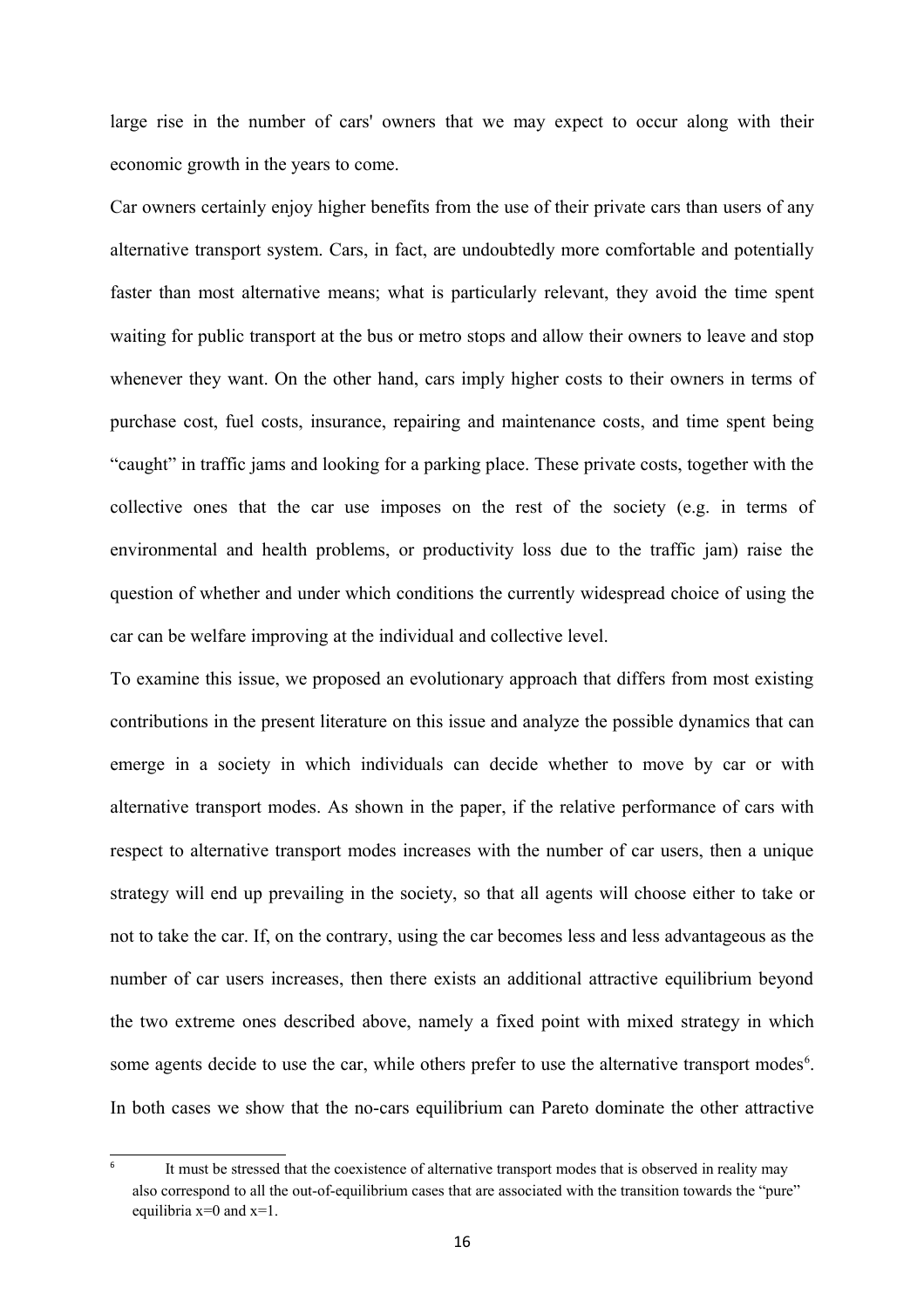equilibria (with all or some car users). In the latter case, moreover, eliminating the negative impacts that car users impose on the rest of the society by introducing, for instance, protected lanes for buses or bicycles, can increase the average welfare level, making all agents equally well-off as in the equilibrium with no cars.

Although the model proposed here is admittedly very simple, in our opinion it can provide an appropriate representation of the dynamics of modal choice<sup>7</sup> and a few basic insights on its policy implications. The present model and its preliminary results can be extended in several directions in the future. In the current analysis, for instance, we considered all the alternative (non-car) transport modes at the aggregate level without distinguishing between them for the sake of simplicity. Each transport mode has instead specific features that should be examined in further details to investigate the possible interactions that may occur between the users of alternative transport modes (e.g. cyclists and bus users). Moreover, it would be interesting to analyze what is the optimal mix among the alternative transport systems given their initial distribution in the society and how policy-makers can achieve this optimal mix through an appropriate intervention on transport fees. We leave these important issues for future research.

## **References**

Anci (Associazione Nazionale Comuni Italiani), 2009. *Cittalia 2009*. ANCI Report, Rome.

Antoci, A., Bartolini, S., 2004. Negative externalities and labor input in an evolutionary game. *Environment and Development Economics*, 9, 1-22.

Antoci, A. and Borghesi, S., 2010. Environmental degradation, self-protection choices and coordination failures in a North-South evolutionary model. *Journal of Economic Interaction and Coordination*, 5, 89-107.

<sup>7</sup> Our dynamic model is not significantly more complex than a static one, while it is able to provide some relevant information, such as the variation of the basins of attraction of the states  $x=0$  e  $x=1$ , when they are simultaneously attractive.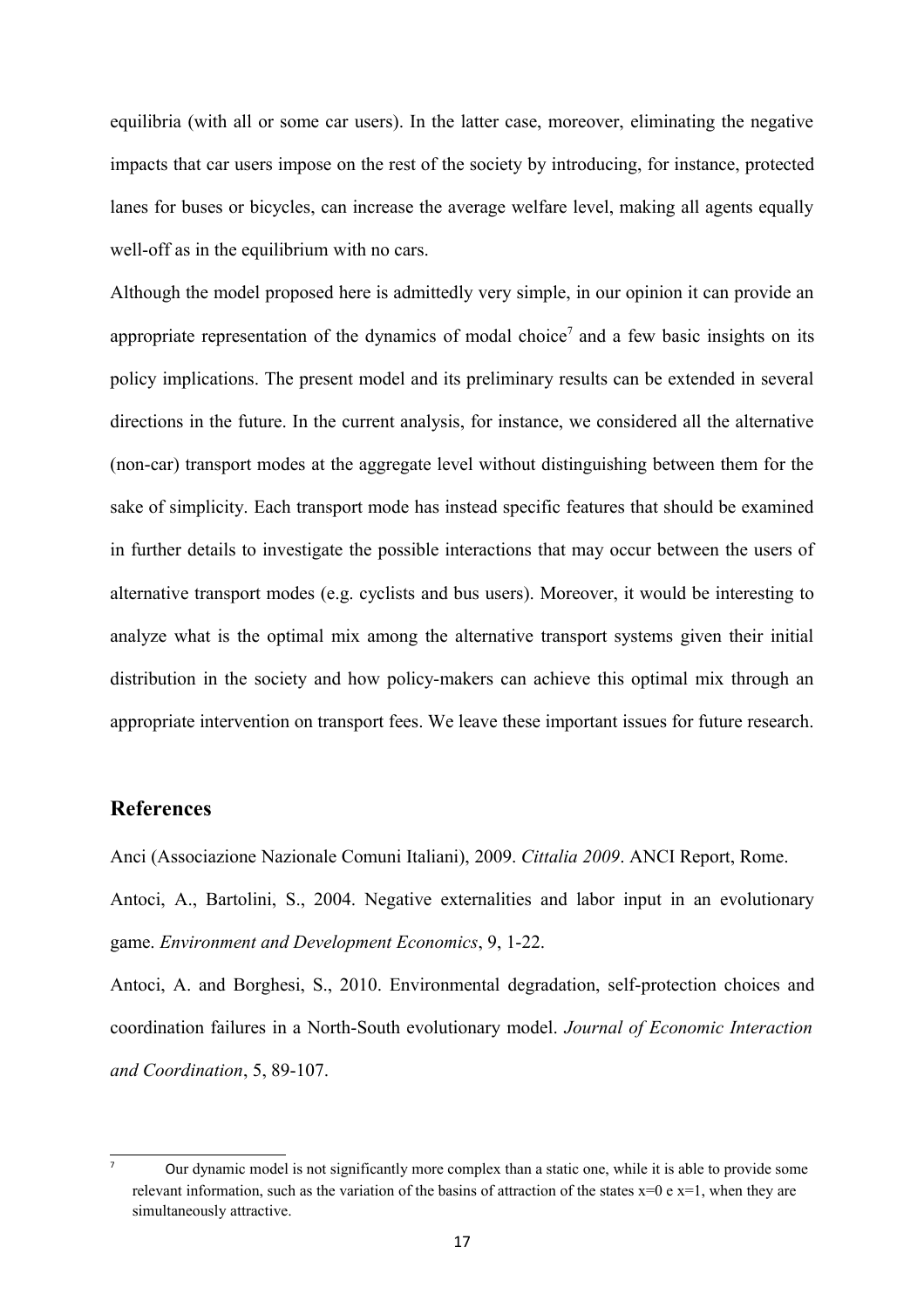Antoci, A. and Borghesi, S., 2012. Preserving or escaping? On the welfare effects of environmental self-protective choices. *Journal of Socio-Economics*, forthcoming.

Antoci, A., Borghesi, S., Russu, P., 2012b. Environmental protection mechanisms and technological dynamics. *Economic Modelling*, forthcoming.

Antoci, A., Galeotti M., Radi D., 2012a. Financial Tools for the Abatement of Traffic Congestion: a Dynamical Analysis. *Computational Economics*, forthcoming.

Banister, D., 2008. The sustainable mobility paradigm. *Transport Policy*, 15, 73-80.

Becker, C.D., Ostrom, E., 1995. Human Ecology and Resource Sustainability: The Importance of Institutional Diversity. *Annual Review of Ecology and Systematics*, 26, 113- 133.

Bristow A.L., Tight M., Pridmore A., May A.D., 2008. Developing pathways to low carbon land-based passenger transport in Great Britain by 2050. *Energy Policy*, 36, 3427-3435.

Dennis, K., Urry, J., 2009. *After the car*. Polity, Cambridge and Malden (MA).

Dietz, T., Ostrom, E., Stern, P.C., 2003. The Struggle to Govern the Commons. *Science*, 302, 1907-1912.

Dijk, M., Kemp, R., Valkering, P., 2011. Incorporating social context and co-evolution in an innovation diffusion model–with an application to cleaner vehicles. *Journal of Evolutionary Economics*, published online: 30 August 2011, DOI: 10.1007/s00191-011-0241-5

DfT (Department for Transport), 2009. *Low Carbon Transport: a Greener Future. A Carbon Reduction Strategy for Transport*. London, July 2009.

Dora, C., Phillips M., 2000. *Transport, Environment and Health*. WHO Regional Publications, European Series No. 89, World Hearth Organization – Europe, Copenhagen. EC (European Commission), 2009. *Action Plan on Urban Mobility*, COM(2009) 490 final,

Brussels.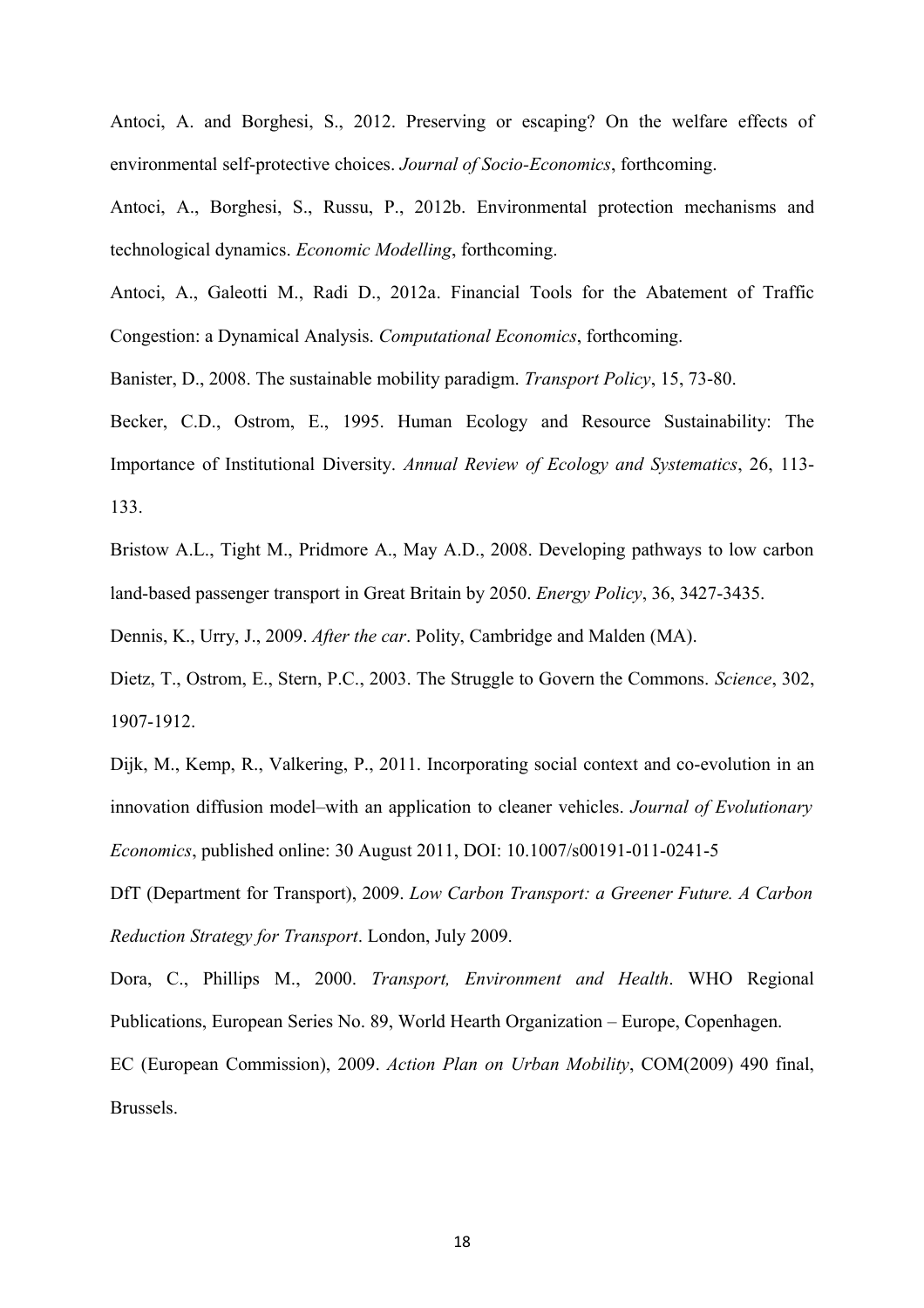EC (European Commission), 2011. *White Paper – Roadmap to a Single European Transport Area – Towards a competitive and resource efficient transport system.* COM(2011) 144 final, Brussels.

EEA (European Environmental Agency), 2010a. *The European environment–State and outlook–Urban environment*, Copenhagen.

EEA (European Environmental Agency), 2010b. *Towards a resource-efficient transport system.* TERM 2009, EEA Report No. 2/2010, Copenhagen.

Faber, A., Frenken, K., 2009. Models in evolutionary economics and environmental policy: Towards an evolutionary environmental economics. *Technological Forecasting and Social Change*, 76, 462-470.

Hoekstra, R., and J.C.J.M. van den Bergh, 2005. Harvesting and conservation in a predatorprey system. *Journal of Economic Dynamics and Control*, 29, 1097-1120.

Horesh, R., 2002. Better than Kyoto: climate stability bonds. *Economic Affairs*, 22, 48-52.

Hull A., 2011. *Transport Matters. Integrated approaches to planning city-regions*. Routledge, London and New York.

IWW-INFRAS, 2000. *External Costs of Transport – Accident, Environmental and Congestion Costs in Western Europe*. Karlsruhe/Zurich.

Jacobs, G., Aeron-Thomas, A., Astrop, A., 2000. *Estimating global fatalities.* TRL Report No. 445, Transport Research Laboratory, Crowthorne.

Jensen, P., Rouquier, J.B., Ovtracht, N. and Robardet, C., 2010. Characterizing the speed and paths of shared bicycles in Lyon. *Transportation Research Part D: Transport and Environment*, 15, 522 – 524.

Kallis, G., Norgaard, R.B., 2010. Coevolutionary ecological economics. *Ecological Economics*, 69, 690-699.

Kemp R., Avelino F., Bressers N., 2011. Transition management as a model for sustainable mobility. *European Transport*, 47, 26-46.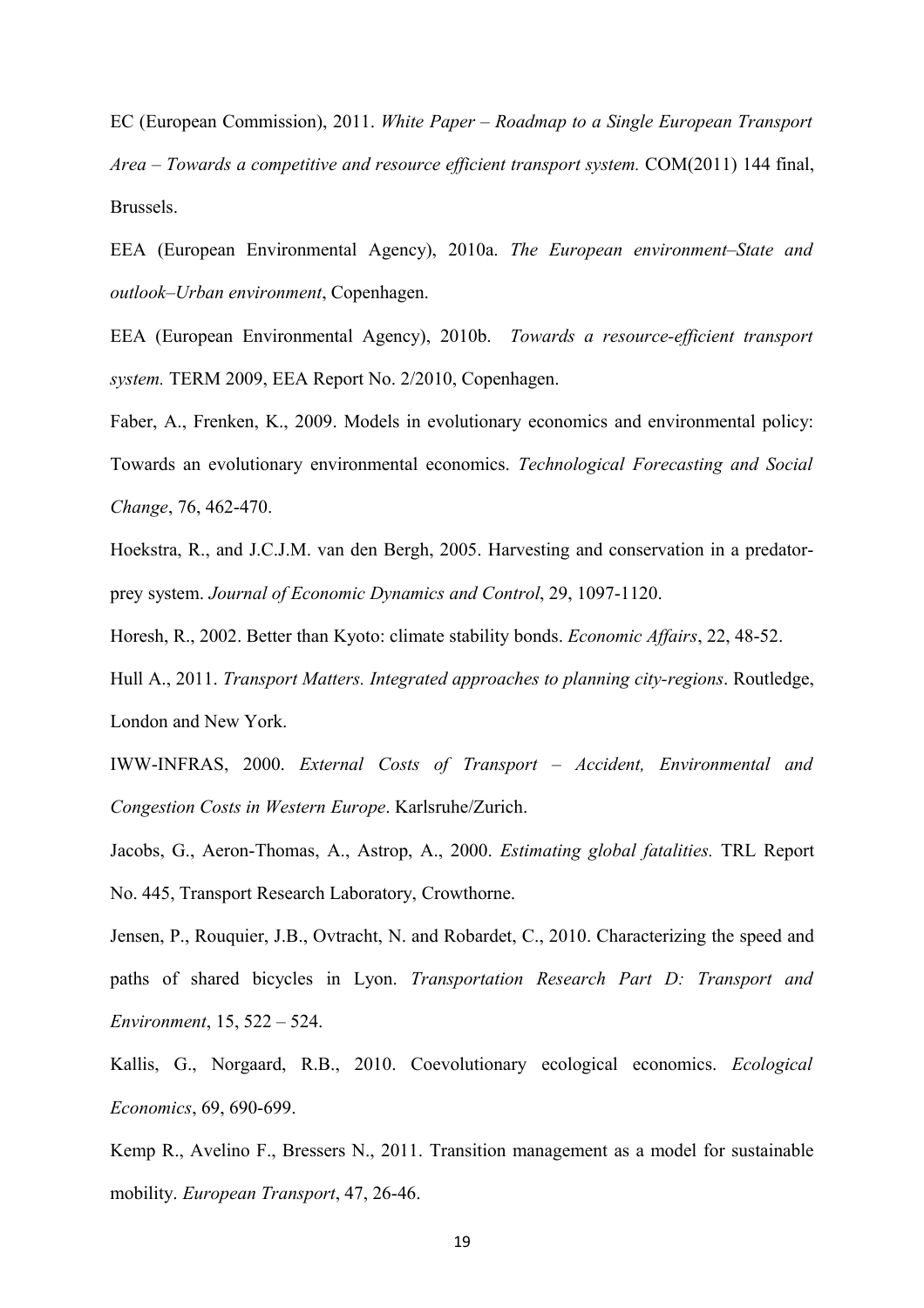Kim, C., 2008. Commuting time stability: A test of a co-location hypothesis. *Transportation Research Part A: Policy and Practice*, 42, 524-544.

Kirby and Le Sage, 2009. Changes in commuting to work times over the 1990 to 2000 period. *Regional Science and Urban Economics*. 39, 460-471.

Köhler J., Whitmarsh L., Nykvist B., Schilperoord M., Bergman N., Haxeltine A., 2009. A transitions model for sustainable mobility. *Ecological Economics*, 68, 2985–2995.

Leape, J., 2006. The London Congestion Charge. *Journal of Economic Perspective*, 20, 157- 176.

Leipert, C., 1989. National Income and Economic Growth: The Conceptual Side of Defensive Expenditures. *Journal of Economic Issues*, 23, 843-56.

Moriarty P., Honnery D., 2008. Low-mobility: The future of transport. *Futures*, 40, 865–872.

Noailly, J., van den Bergh, J.C.J.M., Withagen, C., 2003. Evolution of harvesting strategies: replicator and resource dynamics. *Journal of Evolutionary Economics*, 13, 183-200.

Nieuwenhuis, P., Vergragt P., Wells, P., 2006. *The business of sustainable mobility.* Greenleaf Publishing, Sheffield.

Oltra V., Saint Jean, M., 2005. The dynamics of environmental innovations: three stylised trajectories of clean technology. *Economics of Innovation and New Technology*, 14, 189-212. Rammel, C., Stagl, S., Wilfing, H., 2007. Managing complex adaptive systems — A coevolutionary perspective on natural resource management. *Ecological Economics*, 63, 9-21. Sartorius, C., 2006. Second-order sustainability – conditions for the development of sustainable innovations in a dynamic environment. *Ecological Economics*, 58, 268-286.

Sperling D., Gordon G., 2009. *Two Billion Cars-Driving toward sustainability*. Oxford University Press, New York.

Stutzer, A. and Frey, B.S., 2008, Stress that doesn't pay: the commuting paradox, *Scandinavian Journal of Economics,* 110, 339-366.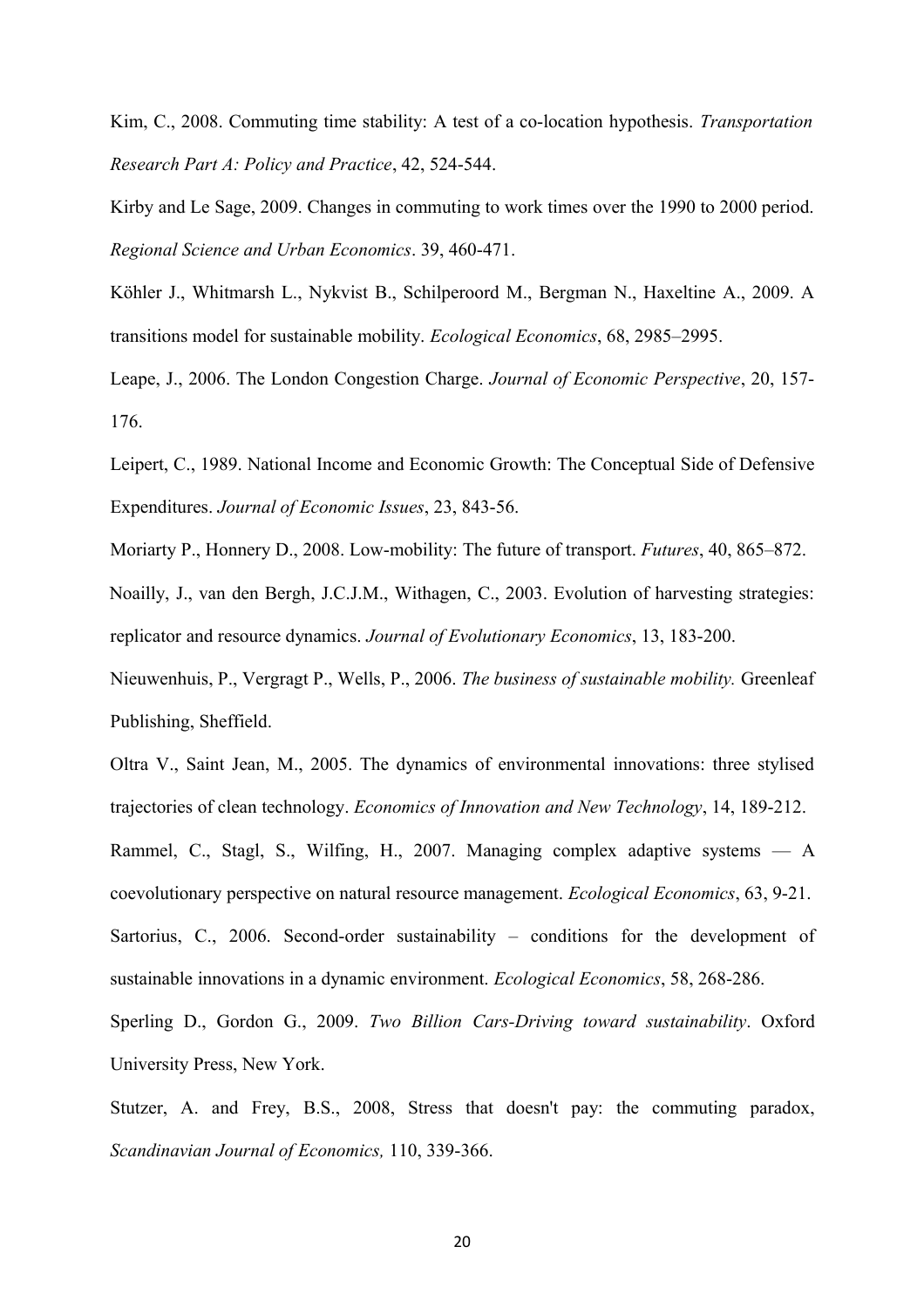The Climate Group, 2011. *Delivering low carbon growth-A Guide to China's 12th Five Year Plan*. HSBC, March 2011.

van den Bergh, J.C.J.M., 2007. Evolutionary thinking in environmental economics. *Journal of Evolutionary Economics*, 17, 521-549.

van den Bergh, J.C.J.M., Ferrer-i-Carbonell, A., Munda, G., 2000. Alternative models of individual behaviour and implications for environmental policy. *Ecological Economics*, 32, 43-61.

van den Bergh, J.C.J.M., Faber, A., Idenburg, A.M., Oosterhuis, F.H., 2007. *Evolutionary Economics and Environmental Policy: Survival of the Greenest*. Edward Elgar, Cheltenham.

Weibull J. W, 1995. *Evolutionary game theory*. The MIT Press, Cambridge (MA).

WHO (World Health Organization), 2004. *World report on traffic injury prevention: summary*, Geneva.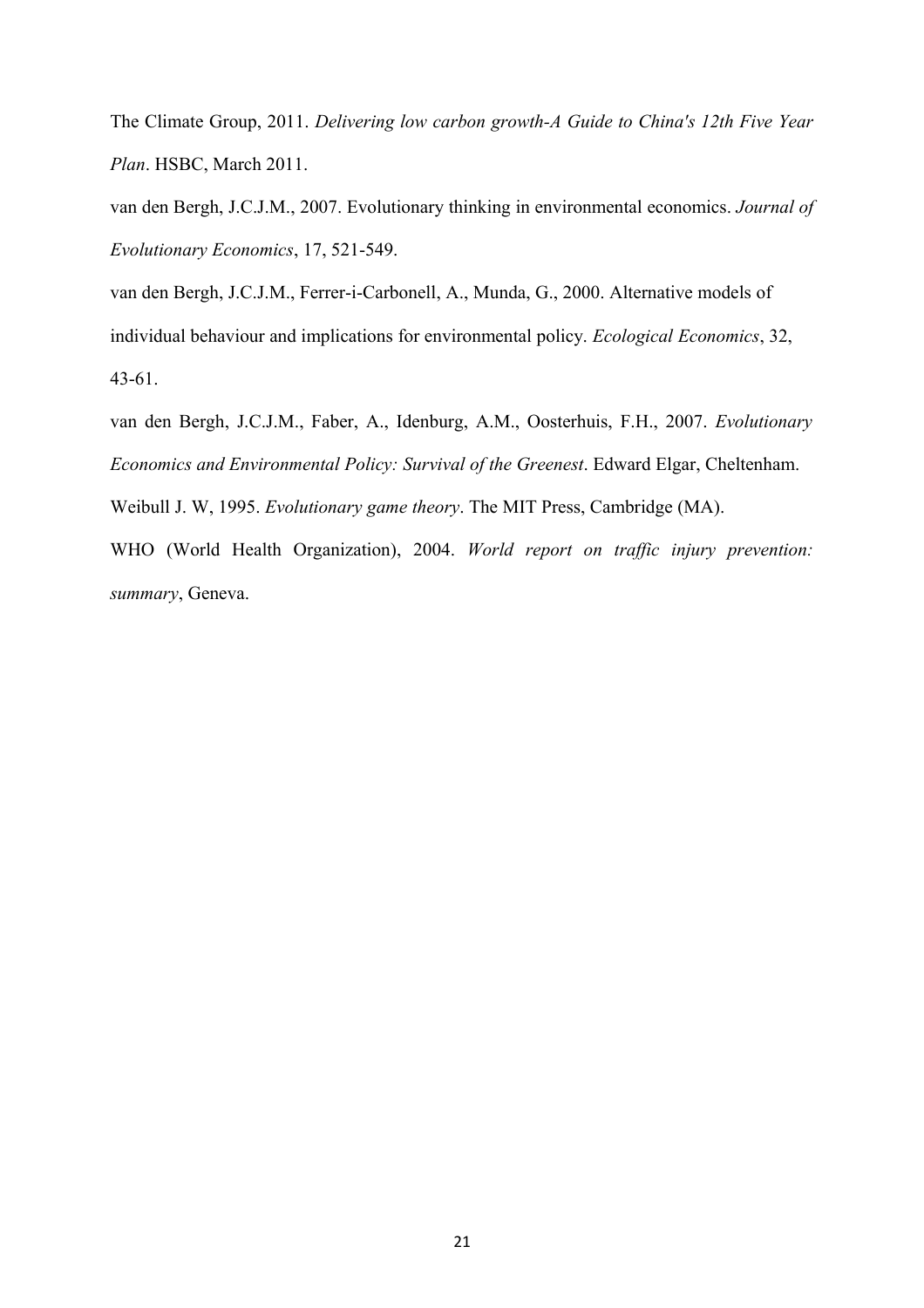

**Figure 1:**  $\pi$ <sup>B</sup> steeper than  $\pi$ <sup>A</sup> and always below it (everybody uses the car at the **equilibrium)**



**Figure 2:**  $\pi_{\text{B}}$  steeper than  $\pi_{\text{A}}$  and always above it (none uses the car at the equilibrium)



**Figure 3:**  $\pi_{\text{B}}$  intersects  $\pi_{\text{A}}$  from above: if  $X$  is initially above (below)  $\overline{X}$ , then everybody **(none) uses the car.**